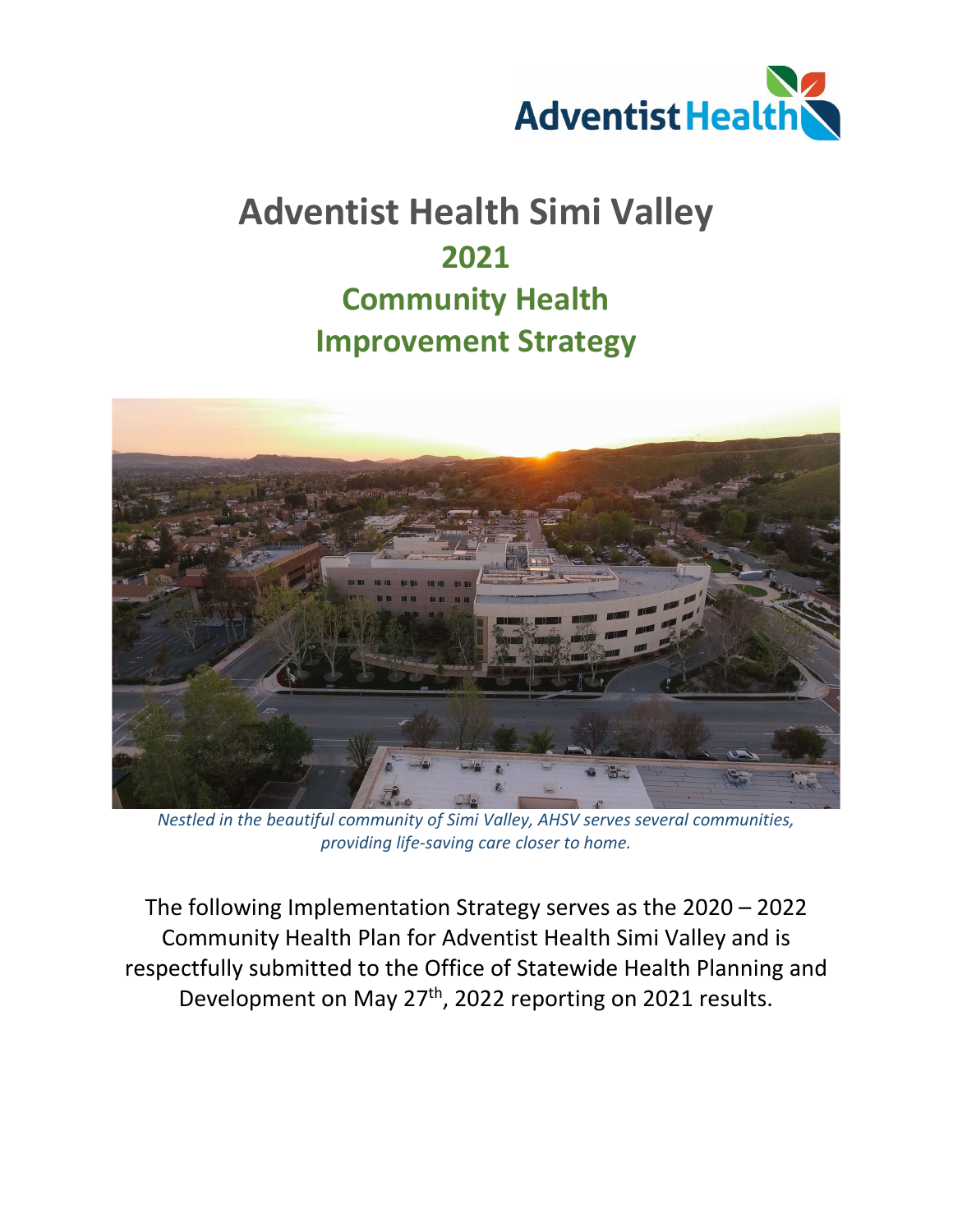

## Executive Summary

### Introduction & Purpose

Adventist Health Simi Valley is pleased to share our Community Health Implementation Strategy. This follows the development of its 2019 Community Health Needs Assessment (CHNA) in accordance with requirements in the Affordable Care Act and IRS 990 Schedule H requirements and approved by the Adventist Health Board of Directors on October 17, 2019.

## **Collaborative CHNA and CHIS 2019-2022**

In 2019, AHSV became a chartered member of a collaboration in Ventura County, in order to create a robust CHNA. Chartered members include:

- **Adventist Health Simi Valley**
- Camarillo Health Care District
- Clinicas Del Camino Real, Inc.
- Community Memorial Hospital and Health System
- Gold Coast Health Plan (Medi-cal, CalAIM)
- Ojai Valley Community Hospital
- St. John's Regional Medical Center, Dignity Health
- St. John's Pleasant Valley Hospital, Dignity Health
- Ventura County Health Care Agency Community Health Center
- Ventura County Public Health

The Ventura County Community Health Needs Assessment Collaboration (VCCHNA) produced a comprehensive CHNA in 2019. It references over 200 data sources and surveyed more than 5,000 Ventura County residents. The resulting CHNA is available here: [http://www.healthmattersinvc.org/content/sites/ventura/chnas/Ventura\\_CHNA\\_2019.pdf.](http://www.healthmattersinvc.org/content/sites/ventura/chnas/Ventura_CHNA_2019.pdf)

After completing the CHNA, the collaborative refreshed our charter, becoming the Ventura County Community Health Improvement Collaborative (VCCHIC). Together we published a joint CHIS which is published here:

[http://www.healthmattersinvc.org/content/sites/ventura/Implementation\\_Strategies/PH\\_CHIS](http://www.healthmattersinvc.org/content/sites/ventura/Implementation_Strategies/PH_CHIS_Booklet_02-27-20_web.pdf) [\\_Booklet\\_02-27-20\\_web.pdf](http://www.healthmattersinvc.org/content/sites/ventura/Implementation_Strategies/PH_CHIS_Booklet_02-27-20_web.pdf)

Although delayed by the unexpected challenges of 2020 and 2021, AHSV and our collaborative partners are moving plans forward. During 2021 resources allocated to move our priorities forward were redirected to attend to the crisis of Covid-19. However, VCCHIC remained focused and intact. In addition to the VCCHIC 2019 CHIS plan, AHSV has other ongoing programs included at the end of this summary.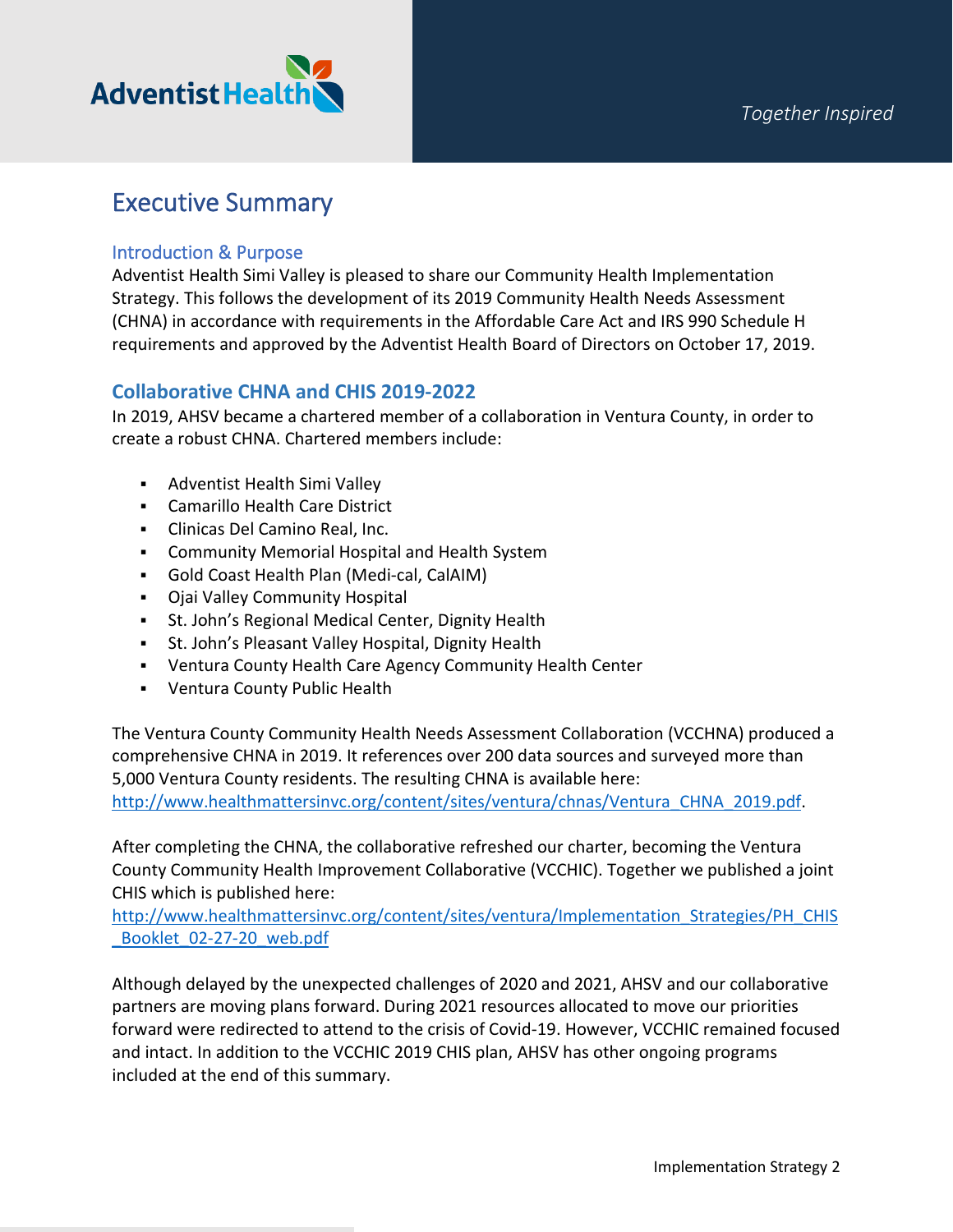



This Implementation Strategy summarizes plans for Adventist Health Simi Valley and where applicable, collaborative partners, to develop community benefit programs that address prioritized health needs identified in its 2019 CHNA.

#### **VCCHIC Prioritized Health Needs – Planning to Address**

- **Health Priority #1: Aligning Cross-Sectoral Partnerships for Population Health Impact**
- Health Priority #2: Improve Access to Health Services
- **Health Priority #3: Address Social Needs through a Food Access Intervention**
- **Health Priority #4: Improve the Health and Wellbeing of Older Adults**

#### **Adventist Health Simi Valley – Planning to Address**

- **Population Health Impact**
- **Access to Health Services**
- **Social Needs Interventions**
- **Wellbeing of Older Adults**
- **Substance Use Disorder**

## About Adventist System

Adventist Health Simi Valley is an affiliate of Adventist Health, a faith-based, nonprofit integrated health system serving more than 80 communities on the West Coast and Hawaii.

 $\mathcal{L}_\text{max}$  and  $\mathcal{L}_\text{max}$  and  $\mathcal{L}_\text{max}$  and  $\mathcal{L}_\text{max}$  and  $\mathcal{L}_\text{max}$  and  $\mathcal{L}_\text{max}$ 

#### **Vision**

Adventist Health will be a recognized leader in mission focus, quality care and fiscal strength.

#### Mission Statement

Living God's love by inspiring health, wholeness and hope.

#### **Adventist Health Includes:**

- 23 hospitals with more than 3,600 beds
- 290 clinics (hospital-based, rural health and physician clinics)
- 15 home care agencies and eight hospice agencies
- Three retirement centers & one continuing care retirement community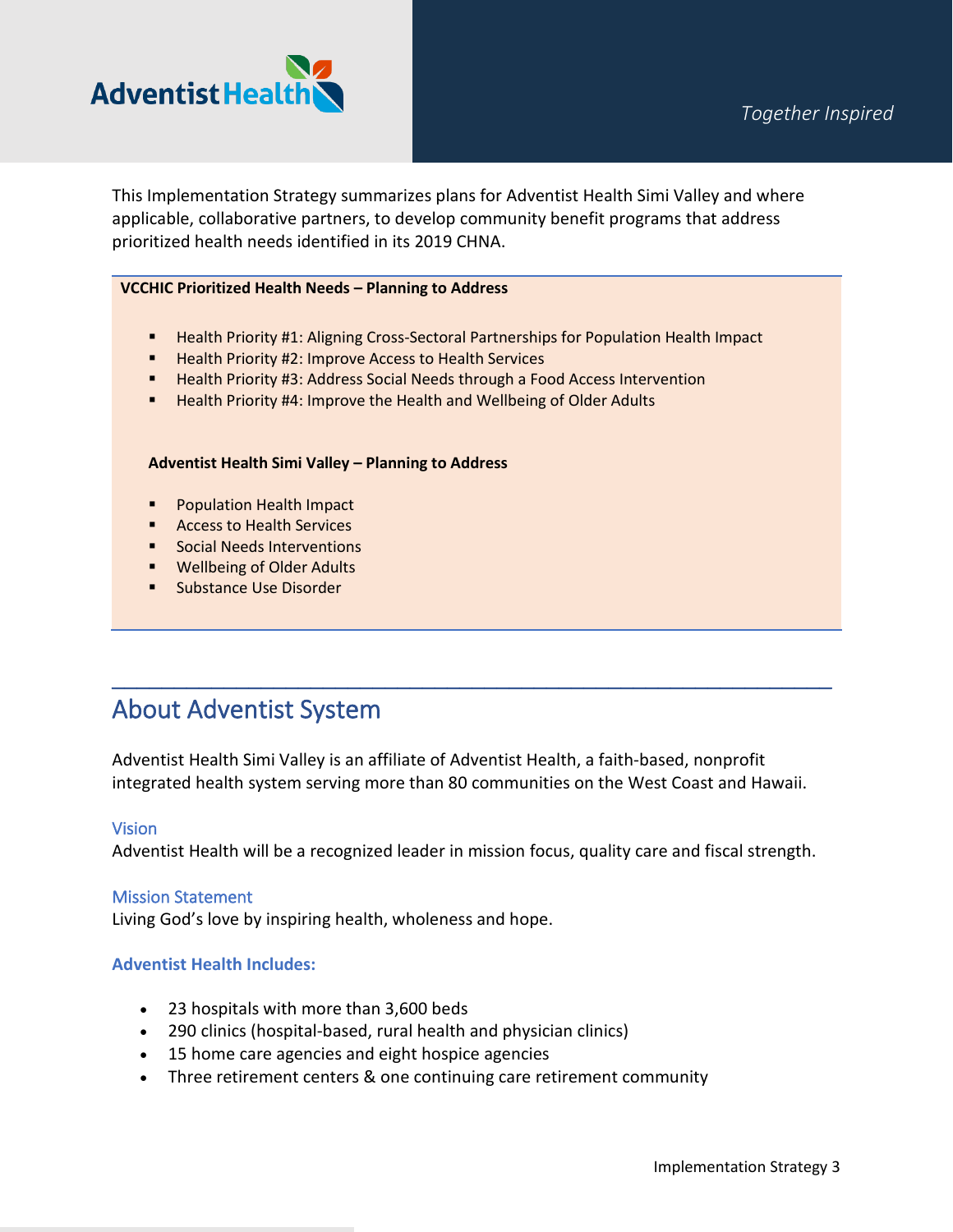

• A workforce of 37,000 including associated, medical staff physicians, allied health professionals and volunteers

We owe much of our heritage and organizational success to the Seventh-day Adventist Church, which has long been a promoter of prevention and whole person care. Inspired by our belief in the loving and healing power of Jesus Christ, we aim to bring physical, mental and spiritual health and healing to our neighbors of all faiths. Every individual, regardless of his/her personal

## About Adventist Health Simi Valley

AHSV has 144 licensed acute inpatient beds, operates with a medical staff of 270 physicians, 945 associates and 200 volunteers. Built in 1965 and led by dedicated community physicians, the hospital has grown with it's community over the past 55 years. The population of Simi Valley is 126,559 (July 1, 2021) but in 1965 it was closer to 30,000. To keep up with the growth, Adventist Health, AHSV and community donors have invested millions of dollars to expand the hospital. These expansions have resulted in more services and a variety of quality distinctions.

\_\_\_\_\_\_\_\_\_\_\_\_\_\_\_\_\_\_\_\_\_\_\_\_\_\_\_\_\_\_\_\_\_\_\_\_\_\_\_\_\_\_\_\_\_\_\_\_\_\_\_\_\_\_\_\_\_\_\_\_\_\_\_\_\_\_\_\_\_\_\_\_\_\_\_\_\_\_

Ventura County Community Health Improvement Collaborative



## Implementation Strategy Design Process

Building a healthy community requires multiple stakeholders working together with a common purpose. We invite you to explore how we intend to address health challenges in our community and partner to achieve change. More importantly, we hope you imagine a healthier region and work with us to find solutions across a broad range of sectors to create communities that define the well-being of people.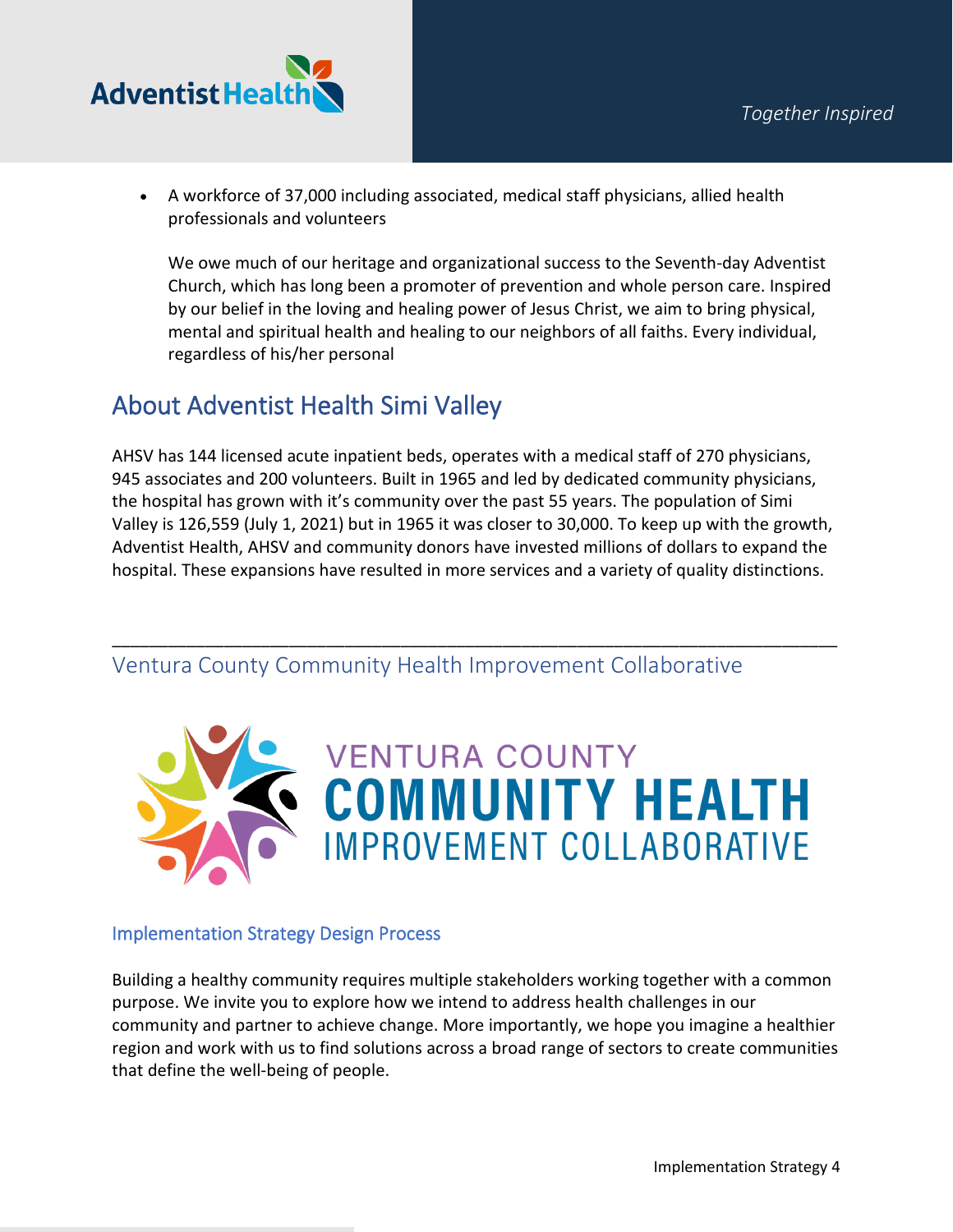

The purpose of the CHNA was to offer a comprehensive understanding of the health needs in Ventura County at large and specifically in Adventist Health Simi Valley's service area. The findings guide our hospital's planning efforts to address those needs. The CHNA and CHIS are adopted at the executive level, leadership departments, community board, mission subcommittee and an internal multi-disciplinary committee. The goal of these activities is to place the CHNA and CHIS at the center of our strategic focus.

The significant health needs were identified through an analysis of secondary data and community input. These health needs were prioritized according to a set of criteria that included severity, change over time, resources available to address the need and community readiness to support action on behalf of any health need. Secondary sources include publicly available state and nationally recognized data sources available at the zip code, county and state level. Health indicators for social and economic factors, health system, public health and prevention, and physical environment are incorporated. The top leading causes of death as well as conditions of morbidity that illustrate the communicable and chronic disease burden across Los Angeles County is included.

Data for this assessment was collected through US Bureau of Census, Nielsen Claritas, California Disease Control and Prevention, California Department of Education, United States Department of Health and Human Services, California Office of Statewide Health Planning and Development, California Department of Public Health, County Health Rankings & Roadmaps, Los Angeles Homeless Service Authority, American Heart Association, National Cancer Institute, Centers for Disease Control, World Health Organization. When feasible, health metrics have been further compared to estimates for the state or national benchmarks, such as the Healthy People 2020 objectives.

Adventist Health Simi Valley worked, in collaboration, to identify relevant key informants and topical focus groups to gather more insightful data and aid in describing the community. Key informants and focus groups were purposefully chosen to represent medically under-served, low-income, or minority populations in our community, to better direct our investments and form partnerships. The criteria listed recognize the need for a combination of information types (e.g., health indicators and primary data) as well as consideration of issues such as practicality, feasibility, and mission alignment.

For further information about the process to identify and prioritize significant health needs, please refer to the Adventist Health Simi Valley CHNA report at the following link:

<https://www.adventisthealth.org/about-us/community-benefit/>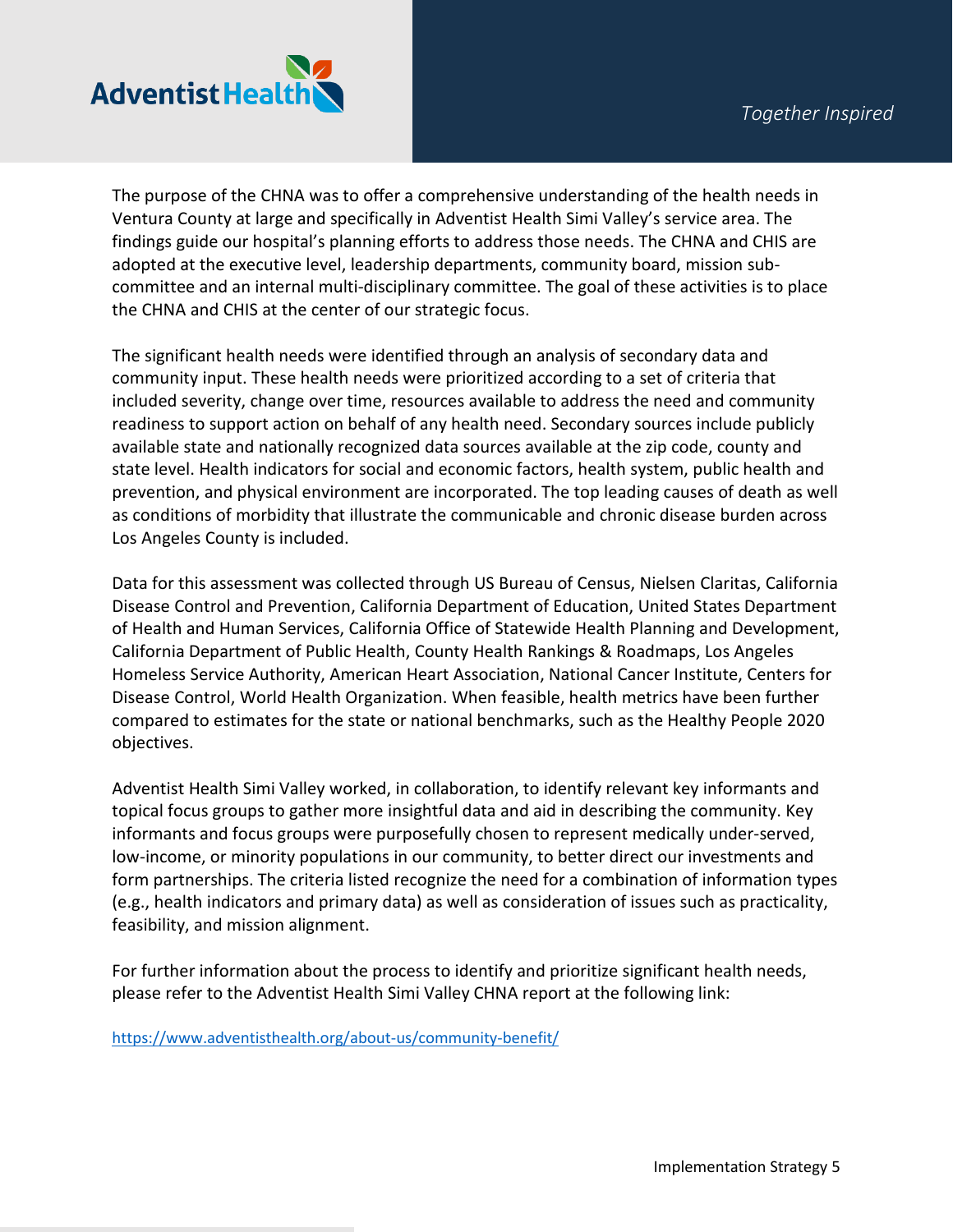

## Adventist Health Simi Vally and the Ventura County Community Health Improvement Collaborative (VCCHIC) <https://www.healthmattersinvc.org/>

### Implementation Strategy – 2019-2022

The implementation strategy outlined below summarizes the strategies and activities by Adventist Health Simi Valley in collaboration with VCCHIC to directly address the prioritized health needs. They include:

- Health Need : Aligning Cross-Sectoral Partnerships for Population Health Impact
	- o Governance Structure
	- o Cross Sector Prevention Model
	- o Develop Financing Plan
	- o Explore Data Sharing
	- o Develop Performance Management and Evaluation
- Health Need : Improve Access to Health Services
	- o Asset Mapping
	- o SDoH Screening Tool Selection
	- o Screening High Risk/High Need Clients
	- o Workflow Modification
	- o Training on Screenings and Services
	- o Facilitate Community Information Exchange and Referral Platform funding
- Health Need : Address Social Needs through Food Access Intervention
	- o Select Uniform Screening Tool
	- o Develop Business Agreements with Food Access Organizations
	- o Referrals for Dietary and Nutritional Counseling
	- o Preventative Health Screenings
	- o Develop Tailored Care Plan
	- o Connect to Federal and State Food Programs
- Health Need : Improve the Health and Wellbeing of Older Adults
	- o Caregiver Assessments and Care Planning
	- o Community Partner Identification
	- o Education for Caregivers
	- o Integration of Caregivers into Health Systems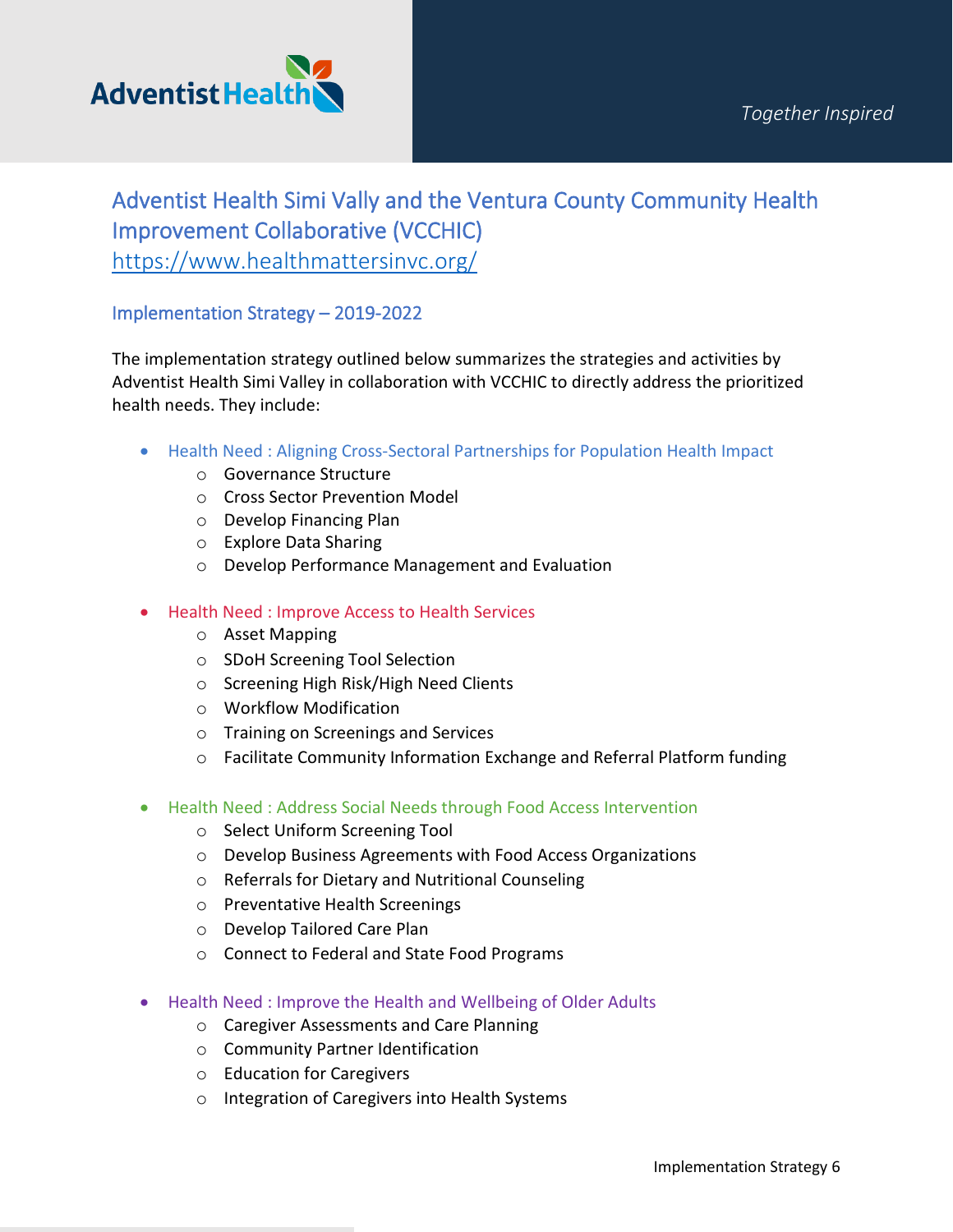

o Participate in the Master Plan on Aging

The Action Plan presented below outlines in detail the individual strategies and activities Adventist Health Simi Valley will implement to address the health needs identified though the CHNA process. The following components are outlined in detail in the tables below: 1) actions the hospital intends to take to address the health needs identified in the CHNA, 2) the anticipated impact of these actions as reflected in the Process and Outcomes measures for each activity, 3) the resources the hospital plans to commit to each strategy, and 4) any planned collaboration to support the work outlined.

No hospital can address all the health needs identified in its community. Adventist Health Simi Valley is committed to serving the community by adhering to its mission, and using its skills, expertise and resources to provide a range of community benefit programs. This Implementation Strategy does not include specific plan to address the following significant health needs identified in the 2019 CHNA.

#### **Significant Health Needs – VCCHIC NOT Planning to Address**

- Reduce the Impact of Behavioral Health Issues
- Reduce the Burden of Chronic Disease

These prioritized health needs per the findings of our 2019 CHNA were not selected to be addressed by the collaborative because the VCCHIC has identified other community stakeholders who actively leading programs to address these needs, including but not limited to Ventura County Behavioral Health. The VCCHIC is committed to working on building infrastructure that will help us formalize our ability to fundraise and expand the impact of working collectively. The VCCHIC is committed to building upstream programs that are known to prevent at-risk populations from succumbing to behavioral health conditions and drivers of chronic disease.

The VCCHIC is committed to serving our communities and the county at large through our mission statement and the mission statements of all participating members. The VCCHIC partners bring our strengths, resources and expertise to design interventions that will have long-term, measurable and beneficial results. The VCCHIC is also committed to providing support and connectivity to other community partners not included in the charter but identified as experts in their areas of operation.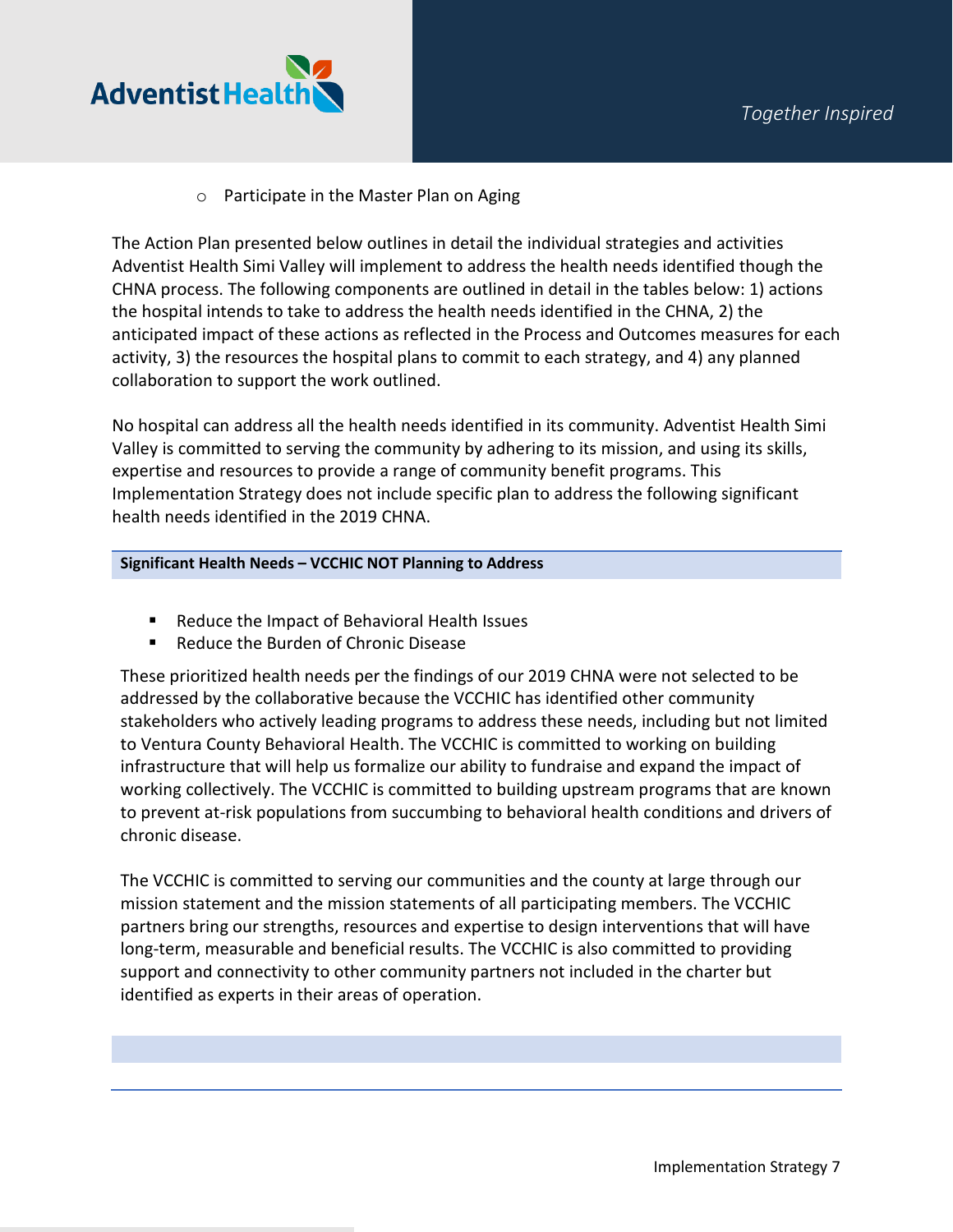

## COVID 19 Considerations

The COIVD-19 global pandemic has caused extraordinary challenges for Adventist Health hospitals and health care systems across the world including keeping front line workers safe, shortages of protective equipment, limited ICU bed space and developing testing protocols. They have also focused on helping patients and families deal with the isolation needed to stop the spread of the virus, and more recently vaccine roll out efforts.

Adventist Health, like other health care systems, had to pivot its focus to meet the most urgent healthcare needs of its community during the pandemic, as well as reassess the ability to continue with some community health strategies due public health guidelines for social distancing. Adjustments have been made to continue community health improvement efforts as possible, while ensuring the health and safety of those participating. The Strategy Action Plan Grids on the following pages reflect updated activities for each strategy.

### **In FY21, Adventist Health as a system took the following actions in response to the needs created or exacerbated by COVID-19:**

- Provides virtual health care visits to keep community members safe and healthy.
- **Developed an online symptom tracker to help community members determine if they** may have COVID-19 or some other flu type illness and what steps to take.

### **Adventist Health Simi Valley took these additional actions:**

- Was part of a communitywide effort by the local health system to vaccinate eligible community members to help stop the spread of the virus
- Organized and facilitated a community vaccination event for employees of the school districts including Simi Valley, Moorpark and local colleges and universities.
	- o Total doses: 4,670 (first and second doses)
	- o Total number of vaccinated persons: 2,324
	- o Partners: Ventura County Department of Public Health; AHSV; Simi Valley Unified School District; Moorpark Unified School District; Ventura County Community College District and California Lutheran University.
- Provided PPE, hand sanitizers and food items for local organizations and frontline workers
- Faciliatated and organized Covid-19 vaccinations and boosters in the community
- **Provided PPE for The Free Clinic of Simi Valley**
- **Provided PPE and sanitation supplies to Westminster Free Clinic**
- **Provided Funding to Foster Youth programs and Senior/Caregiver Support programs**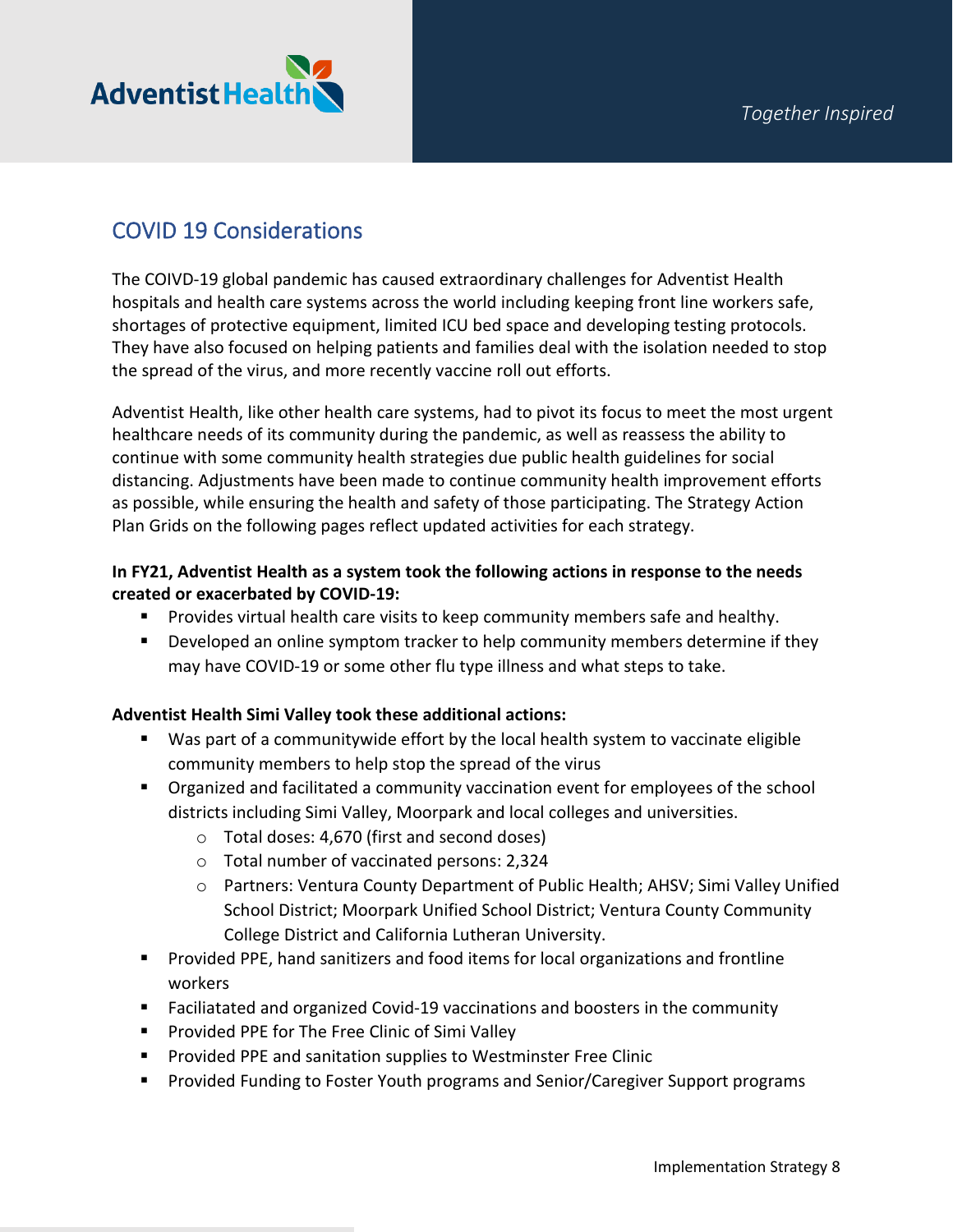

- **Provided PPE and supplies for clients, staff and volunteers with Senior Center of Simi** Valley
- **Utilized our athletic trainers to help schools with screenings**
- **Provided PEeducation materials for clients of the Senior Center of Simi Valley**

## **VCCHIC CHIS 2021**

## **Prioritized Need #1: Aligning Cross-Sectoral Partnerships for Population Health Impact**

Key Strategies

#### **Strategy 1: Build Governance Structure**

- 1.1 Develop common priorities and objectives
- 1.2 Coordinate Overarching goals and efforts
- 1.3 Define stakeholders, roles and responsibilities
- 1.4 Formalize project scope and structure

#### **Accomplished in 2021**

- **EXECOMMUNITY Information Exchange governance established**
- **Health Information Exchange** 
	- o Manifest MedEx utilized by three partners in collaborative
- **Renewal of founding members charter**
- **Added Gold Coast Health Plan to the founding members charter**

#### **Strategy 2: Cross Sector Prevention Model**

**2.1** Combined Community Health Assessments

#### **Accomplished in 2021**

- CHNA 2019 adoption and promotion ongoing
- **EXECHNA 2022 stakeholder asset mapping**
- Began CHNA 2022 Planning
- **Hired Conduent for CHNA 2022**
- Survey construction for deployment in 2022
- **Established timeline, process and roles**

#### **Strategy 3: Develop Financing Plan**

**3. 1** Identify initial capital and innovative long-term funding streams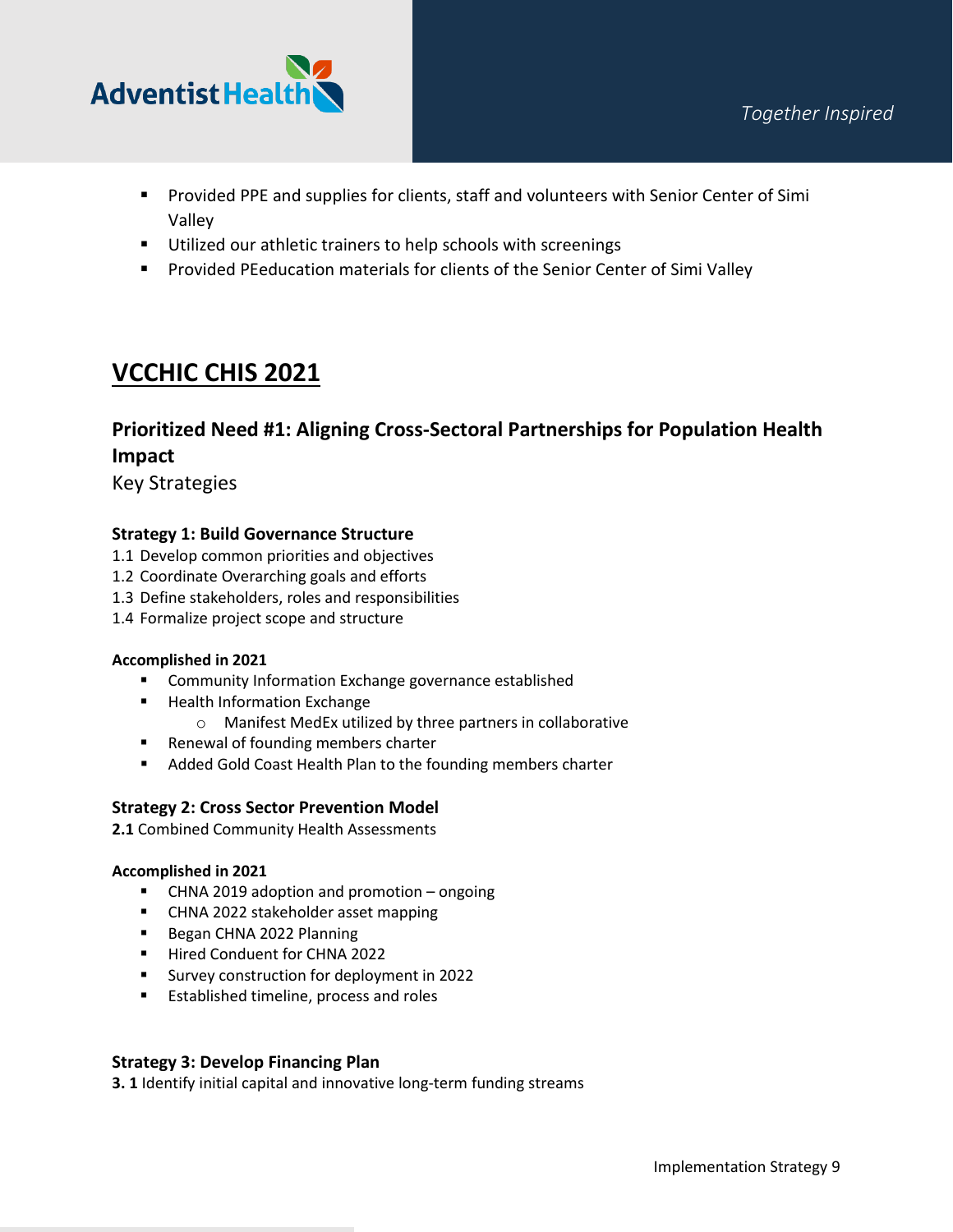

#### **Accomplished in 2021**

- Secured funding through VCPH for a full-time associate to manage the VCCHIC
- **Hired full-time associate**
- **Backbone organization exploratory meetings**
- **Working with HASC and CLC for backbone development**

#### **Strategy 4: Explore Data Sharing Strategy**

4.1 Consider data availability and explore methods for health information exchange (HIE)

#### **Accomplished in 2021**

- Gold Coast Health Plan Manifest MedEx Utilization
- **Adventist Health submitting data to Manifest MedEx**
- **•** Other partners are in process

## **Strategy 5: Develop Performance Management Evaluation**

#### **5.1 Create performance feedback loops**

Accomplished in 2021

■ Anticipated to occur in 2022

### **Prioritized Need #2: Improve Access to Health Services**

Key Activities

- 1.1 Identify non-traditional partners through asset mapping exercises
- 1.2 Identification of appropriate SDoH screening tool
- 1.3 SDoH Screen tool deployment
- 1.4 Workflow modifications as needed per provider practices and CBOs needs
- 1.5 Staff training on screening and service referrals
- 1.6 Facilitate Community Information Exchange (CIE)

#### **Accomplished in 2021**

- **EXECTED Created CIE Governance** 
	- o Created CIE Governing Board
	- o Secured over 4 million dollars in funding for CIE
	- o CIE Subcommittees established
	- o CIE Newsletter creation and deployment
	- o Hired technology consultant for CIE selection
	- o Stakeholder identification process created
	- o Performance evaluation criteria project initiated
- **IDENTIFICATE:** Identification of non-traditional partners
- **SDoH** tool selection
- Adventist Health Physicians Network utilization of SDoH screening questions

\_\_\_\_\_\_\_\_\_\_\_\_\_\_\_\_\_\_\_\_\_\_\_\_\_\_\_\_\_\_\_\_\_\_\_\_\_\_\_\_\_\_\_\_\_\_\_\_\_\_\_\_\_\_\_\_\_\_\_\_\_\_\_\_\_\_\_\_\_\_\_\_\_\_\_\_\_\_\_\_\_\_\_\_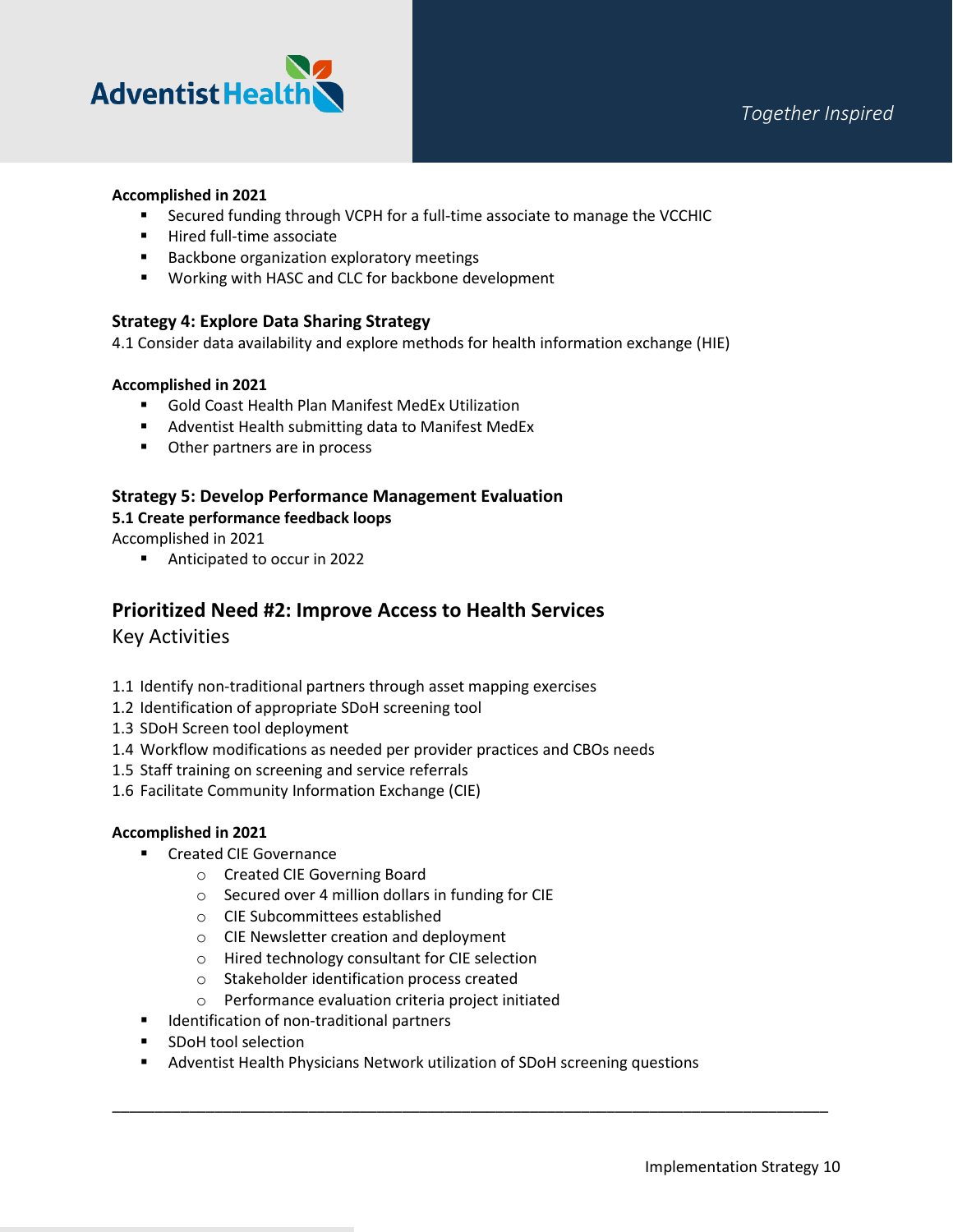

## **AHSV Access to Care for Underserved Populations**

- The Free Clinic of Simi Valley
	- o Lab and Radiology services provided to all Free Clinic referrals
	- o 469 people served
	- o Cash donations
	- o PPE Supplies donated
- Westminster Free Clinic
	- o Cash donations
		- o PPE Supplies donated
		- o 400+ people served
- Community Health and Wellness Programs
	- o Provided services valued at \$416,715
	- o Number of people served: 12,150

## **AHSV Access to Care – Health Professions**

- Nursing students clinical rotations
	- o 131 students served
- Other health professions rotations
	- o 162 students served
- Health Professions Scholarships
	- $\circ$  \$10,000
	- o 5 students served

## **VCCHIC Prioritized Need #3: Address Social Needs through a Food Access Intervention**

Key Activities

- 1.1 Select uniform screening tool for providers, practices and hospitals
- 1.2 Business agreement template for screening partnerships
- 1.3 Client referral program
- 1.4 Clinical dietary counseling referrals for chronic disease and prevention
- 1.5 Clinical care plan template for tailored care plans
- 1.6 Connect screening and referrals to federal and state food assistance programs, CBO resources

#### **Accomplished in 2021**

- **IDENTIFIED And selected Hunger Vital Signs screening tool**
- **•** Other activities postponed due to Covid-19
- **Building screening tool into CIE structure**

## **AHSV Population Health Interventions / Upstream Prevention Focus on Youth:**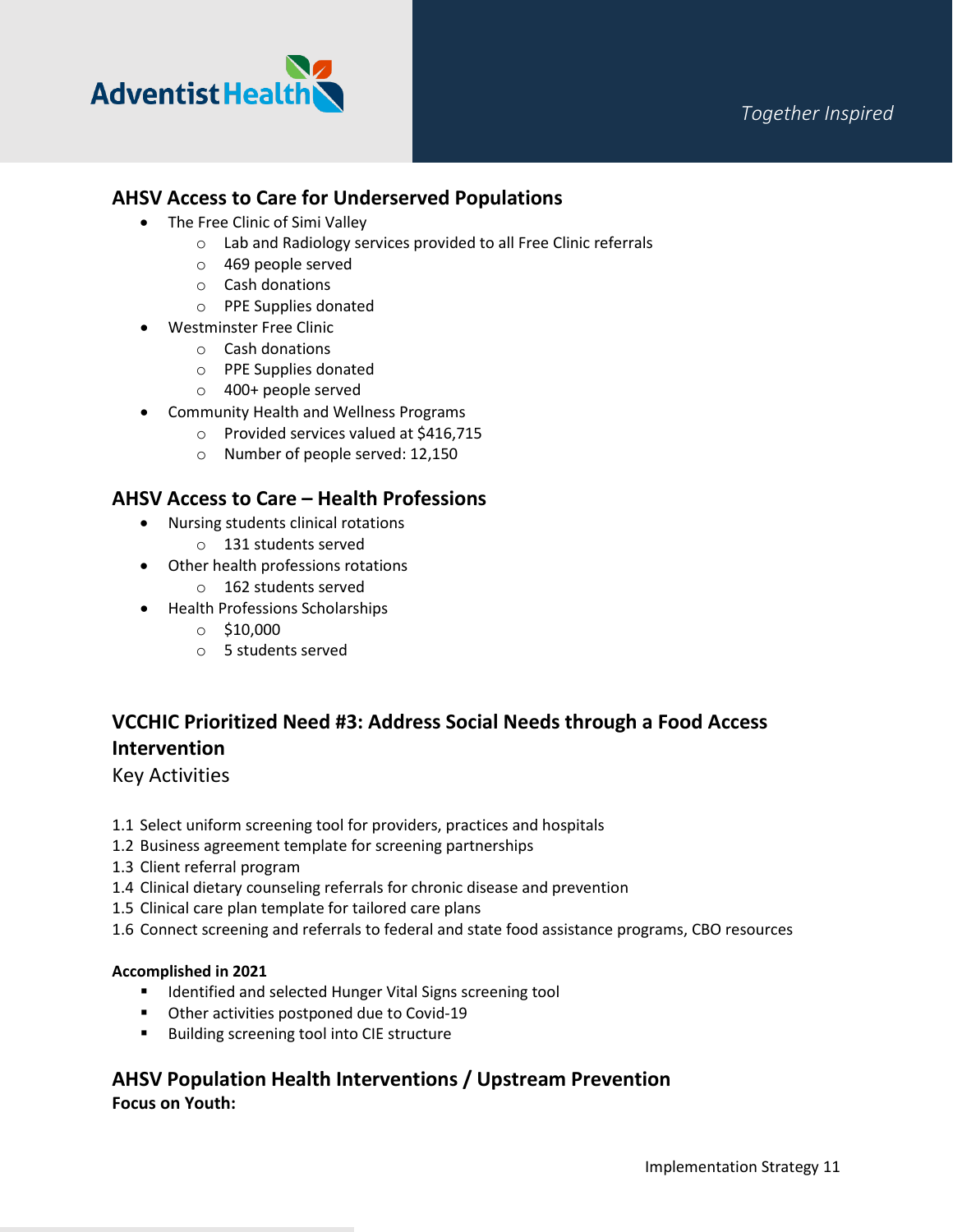

- Empathy training programs funded at SVUSD and MPUSD
- Athletic Training and Medical Oversight Program
	- o Sports medicine physician provides oversight
	- o Athletic trainers funded by the hospital for 5 high schools
	- o Creation of SDoH interventions and care navigation for student athletes
- Healthy Kids Fun Zones at 2 community events in October 2021
	- o Served over 20,000 visitors
- Every 15 Minutes Committee Planning for 2022 Event
- Family Education Classes: Childbirth, breastfeeding, siblings
- Simi Valley Education Foundation Enhancement Grant funding
- Moorpark Education Foundation program grant funding
- Boys & Girls Club of Simi Valley and Moorpark funding of food access program
- Funding for concussion prevention and education

### **Focus on Substance Use and Mental Health:**

- Applied for a CalBridge grant and received the award for \$100,000 to begin a Substance Use Navigator program. Program begins in 2021.
- Participation in Ventura County Behavioral Health mental health task force suspended due to Covid-19
- Sponsor and participant in concert and education event celebrating recovery o Over 250 persons served
- SUN provides community outreach specifically with high schools working with their guidance counselors to educate students about substance use disorder and how to get help.

## **VCCHIC Prioritized Need #4: Improve the Health and Well-being of Older Adults** Key Activities

- 1.1 Caregiver Assessments and Care Planning
- 1.2 Community Partner Identification
- 1.3 Education for Caregivers
- 1.4 Integration into Health Systems

#### **Accomplished in 2021**

- VCCF Caregiver Support Program Grant awardees include AHSV, Dignity Health St. John's and Community Memorial Hospital & Health System
- Awarded grant from UniHealth Foundation to augment the program
- California State University Channel Islands mid-term evaluation completed
- AHSV revived caregiver support program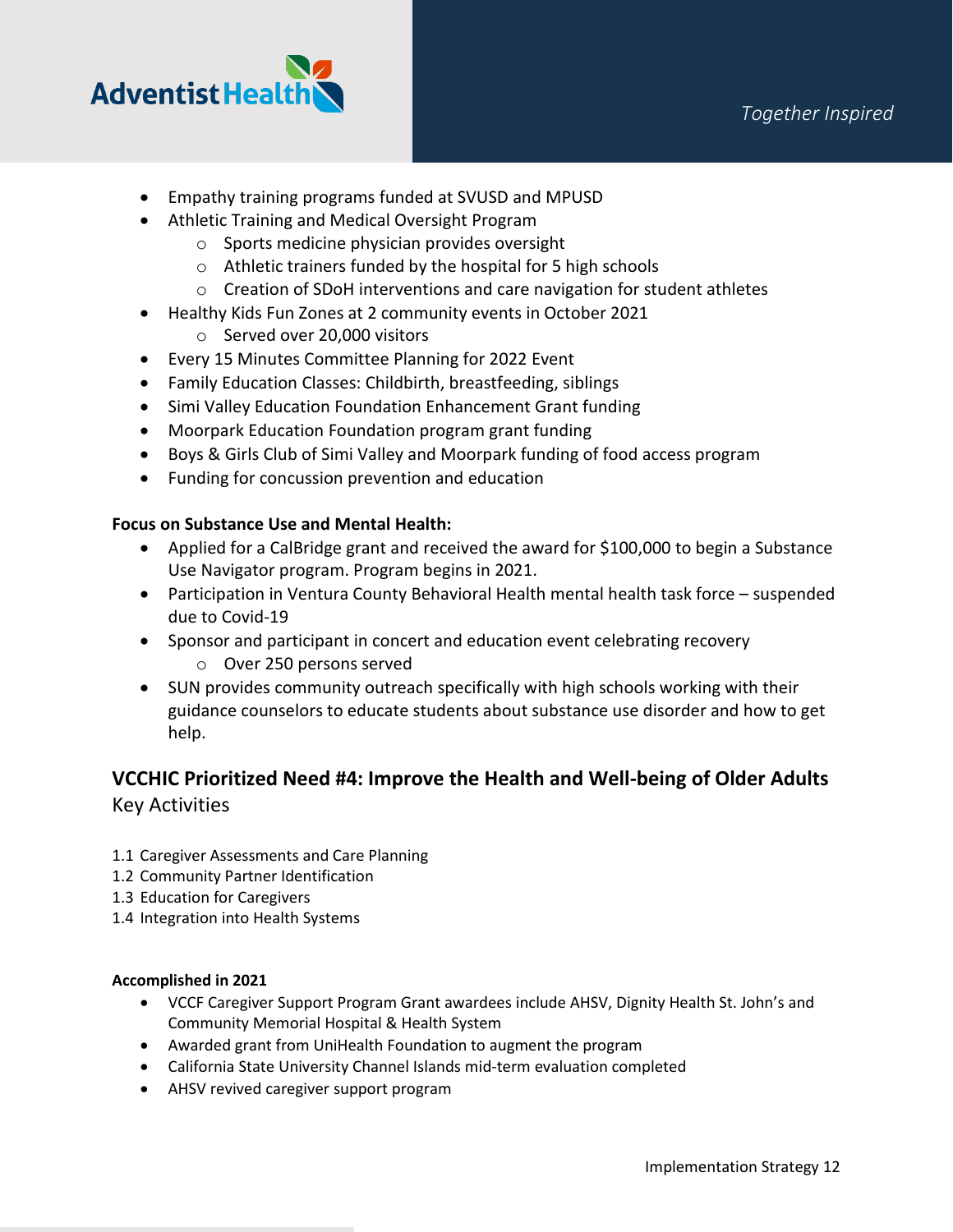

- Participated in collaborative committee meetings
- Funded Powerful Tools for Caregivers within collaborative
- Program severely impacted by Covid-19

#### **AHSV Focus on Seniors:**

- Caregiver support program
- Senior Center collaborations
	- o Senior Wellness Expo
	- o 300+ seniors screened for blood pressure
	- o 300+ seniors screened for advanced directives
- Senior Concerns collaboration
- Parks & Recreations collaboration
	- o Funding for Senior Games
	- o 500 seniors served

#### **AHSV – Other CHIS Activities Carried Over from Previous CHNA/S**

#### **Focus on Heart Health**

- American Heart & Stroke Association
	- o Happiness In The Park / Heart Walk
- Blood pressure awareness education
- Heart disease prevention education
- Hands-Only CPR training

#### **Focus on Cancer**

- CSC Support groups virtualized during pandemic
- Genetic Testing Program
- Lung Cancer Screening
- Cancer care navigation program
	- o Hired two navigators in late 2021
	- o Rebuilding the program in 2022
- Festival of Trees grants for local cancer patients
- Cancer Support Community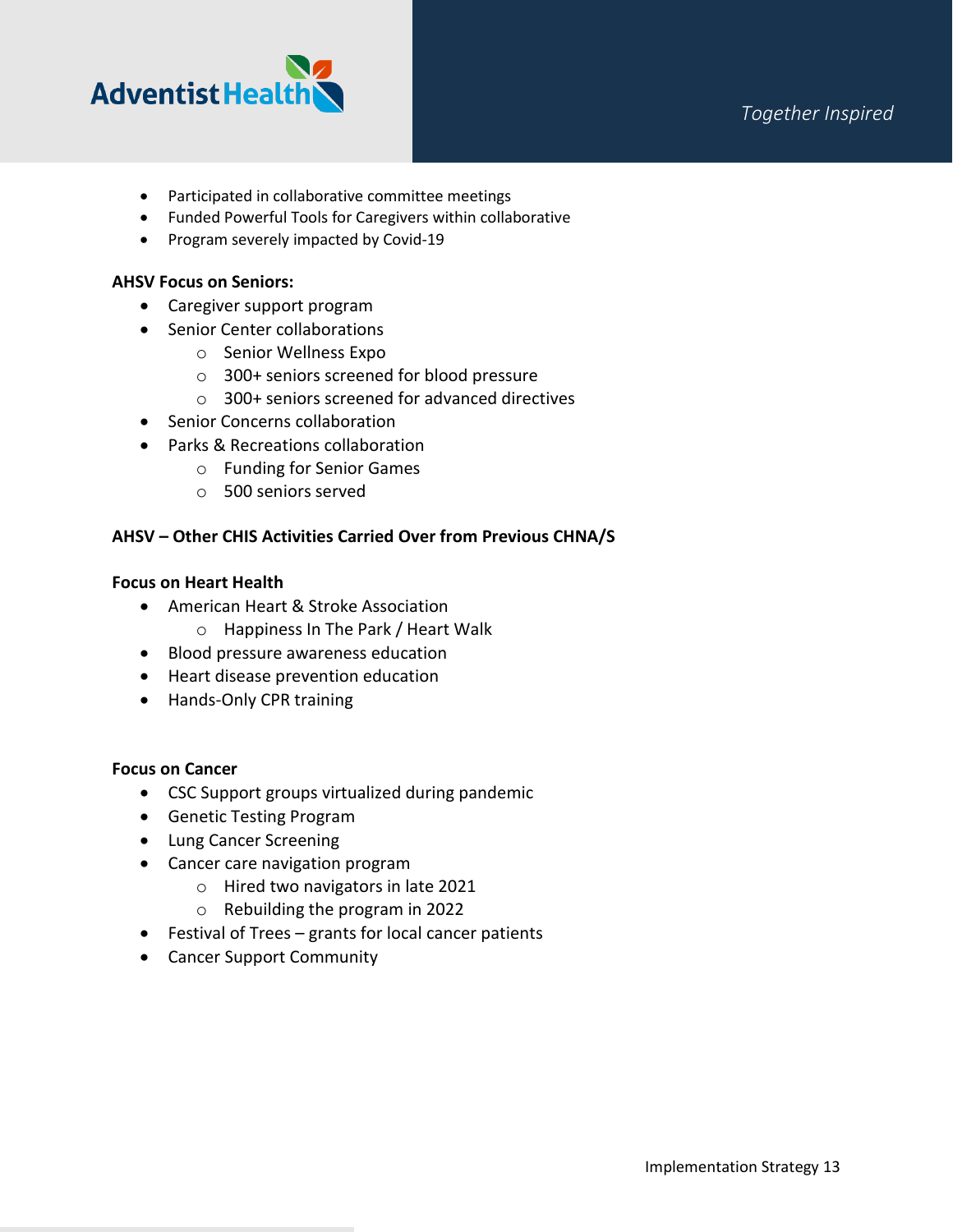

## Adventist Health Simi Valley Implementation Strategy Action Plan

#### **PRIORITY HEALTH NEED:**

#### **ALIGNING CROSS-SECTORAL PARTNERSHIPS FOR POPULATION HEALTH IMPACT**

### **GOAL STATEMENT: TO DEVELOP A SUSTAINABLE COLLABORATIVE STRUCTURE OF HOSPITAL AND COMMUNITY PARTNERSHIP FOR LONG TERM IMPLEMENTATION OF CHOSEN COMMUNITY HEALTH AND POPULATIONS HEALTH STRATEGIES.**

**Mission Alignment: Well-being of People**

#### **Strategy 4: Health Information Exchange in Ventura County**

| Programs/Act<br>ivities | <b>Process</b><br><b>Measures</b>                                                              | <b>Results:</b><br>Year 1                                            | <b>Short Term</b><br><b>Measures</b>                                               | <b>Results:</b><br>Year 2                   | <b>Medium Term</b><br><b>Measures</b> | <b>Results:</b><br>Year 3 |
|-------------------------|------------------------------------------------------------------------------------------------|----------------------------------------------------------------------|------------------------------------------------------------------------------------|---------------------------------------------|---------------------------------------|---------------------------|
| Data Sharing            | Capacity<br>Evaluate and<br>recommend<br>vendor for<br>health<br>information<br>exchange (HIE) | Manifest<br>MedEx<br>selected;<br>Adopted by<br>AH, GCHP<br>and VCPH | Adopted by Gold<br>Coast Health plan<br>and Adventist<br><b>Health Simi Valley</b> | Uni-<br>directional<br>data flow<br>from AH | <b>EHR workflows</b>                  |                           |
|                         | Operational<br>criteria; IT<br>security                                                        |                                                                      |                                                                                    |                                             |                                       |                           |

Source of Data:

• Data sharing readiness assessment of partners; Report on current initiatives already in progress; EHR workflows; Datasharing agreements

#### **Target Population(s):**

• Ventura County at large; high-risk hospital utilizers; complex case mixes

**Adventist Health Resources:** (financial, staff, supplies, in-kind etc.)

• AHSV IT and CWB staff; AH IT and Cerner staff; Education and implementation teams

#### **Collaboration Partners:** (place a "\*" by the lead organization if other than Adventist Health)

• VCCHIC members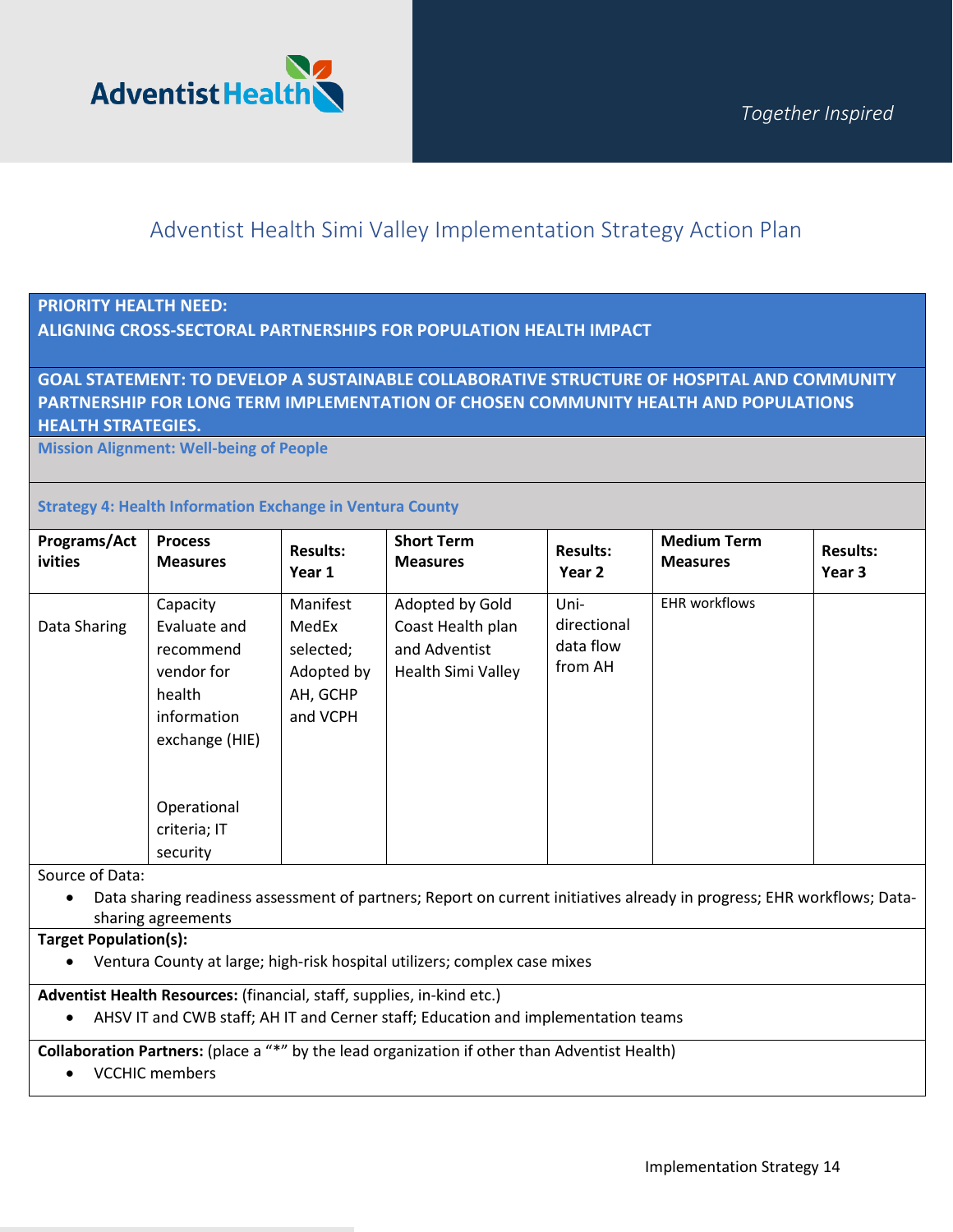

**CBISA Category:** (**A -** Community Health Improvement; **E** - Cash and In-Kind; **F -** Community Building; **G -** Community Benefit Operations)

**A – Community Health Improvement** 

## **Strategy Results 2021:**

Despite the significant impact of Covid-19 on the efforts of the VCCHIC, we were able to accomplish getting Manifest MedEx selected as our HIE provider. Gold Coast Health Plan, Ventura County Public Health and Adventist Health all signed the agreement and are working independently to get their interoperability functionality established. Other VCCHIC partners are in the process of evaluating Manifest MedEX. The HIE has to go through each organizations IT/Security clearance process and also go through various executive approvals. We anticipate the functionality of the HIE to improve how the health care providers, including clinics and physician offices, can better manage the care of their shared patients. We appreciate the Hospital Association of Southern California for advocating for this project.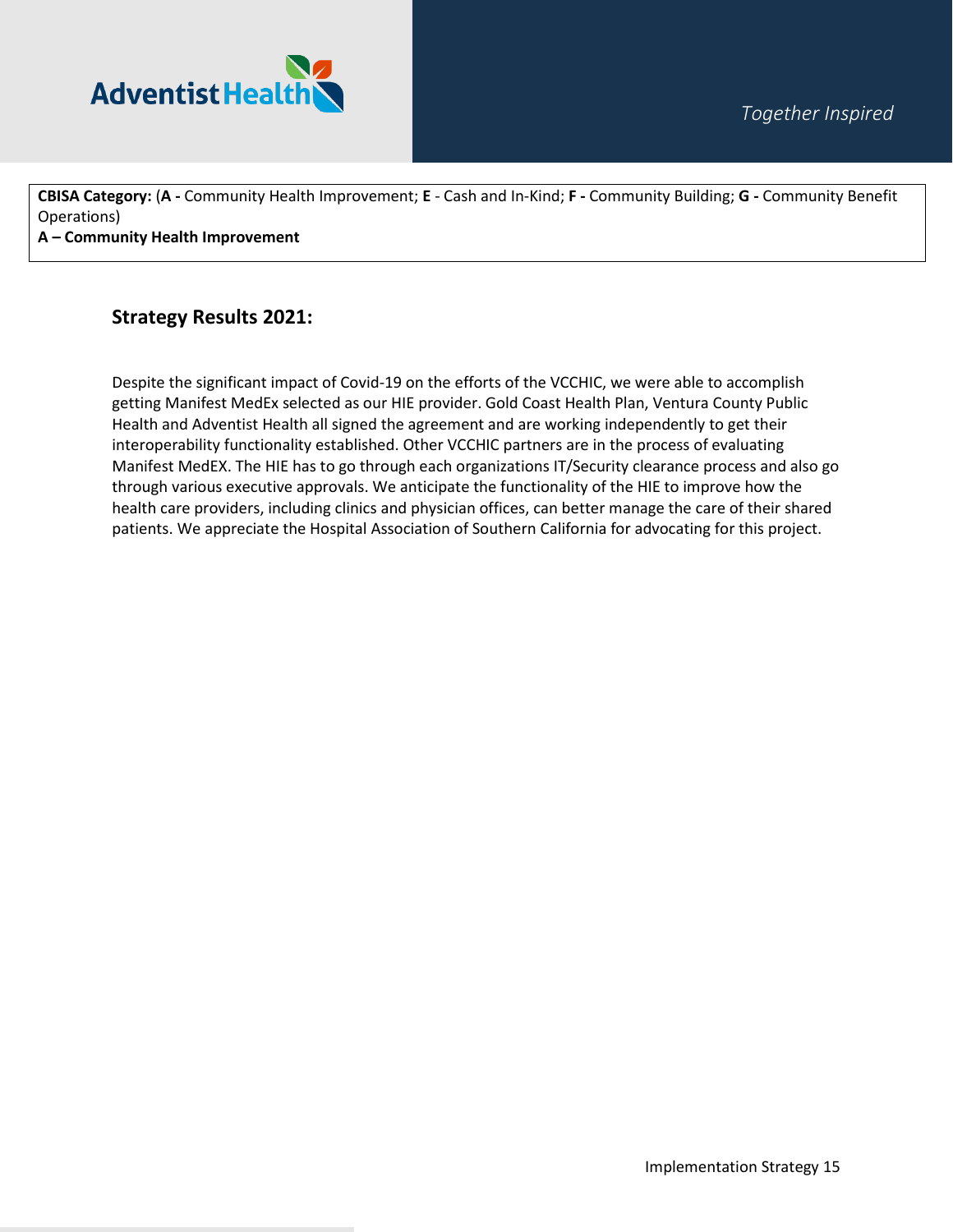

#### **PRIORITY HEALTH NEED: ALIGNING CROSS-SECTORAL PARTNERSHIPS FOR POPULATION HEALTH IMPACT**

### **GOAL STATEMENT: TO DEVELOP A SUSTAINABLE COLLABORATIVE STRUCTURE OF HOSPITAL AND COMMUNITY PARTNERSHIPS FOR LONG TERM IMPLEMENTATION OF CHOSEN COMMUNITY HEALTH AND POPULATION HEATLH STRATEGIES**

**Mission Alignment: Well-Being** 

#### **Strategy 1: Build Governance Structure**

| Programs/Activi                                   | <b>Process</b>                                          | <b>Results:</b>                                  | <b>Short Term</b>                                                                        | <b>Results:</b>                                                                                       | <b>Medium Term</b>                                         | <b>Results:</b> |
|---------------------------------------------------|---------------------------------------------------------|--------------------------------------------------|------------------------------------------------------------------------------------------|-------------------------------------------------------------------------------------------------------|------------------------------------------------------------|-----------------|
| ties                                              | <b>Measures</b>                                         | Year 1                                           | <b>Measures</b>                                                                          | Year 2                                                                                                | <b>Measures</b>                                            | Year 3          |
| Develop<br>common<br>priorities and<br>objectives | Written<br>Mission,<br>Vision and<br>Goals<br>statement | Revised and<br>adopted<br>Charter;<br>CHIS goals | Support for the<br><b>VCCHIC structure</b><br>from each<br>participating<br>organization | Created<br>new<br>charter;<br>Designated<br><b>Gold Coast</b><br>Health Plan<br>as founding<br>member | Charter; Memoranda<br>of Understanding<br>(MOU) agreements |                 |

#### **Source of Data:**

• Chartered partner reports; Meeting minutes; County action plans; VCPH

#### **Target Population(s):**

• Ventura County at large; high-risk populations; high utilizers

#### **Adventist Health Resources:** (financial, staff, supplies, in-kind etc.)

• CWB director involvement; AHSV executive oversight; AH compliance reviews;

**Collaboration Partners:** (place a "\*" by the lead organization if other than Adventist Health)

• All VCCHIC partners

**CBISA Category:** (**A -** Community Health Improvement; **E** - Cash and In-Kind; **F -** Community Building; **G -** Community Benefit Operations)

• **A – Community Health Improvement** 

### **Strategy Results 2021:**

The VCCHIC had significant interruptions in our cadence of monthly group meetings and bi-monthly Subcommittee meetings due to Covid-19. VCPH and each hospital organization had to redirect staff and resources to address the impact of the pandemic on our local communities.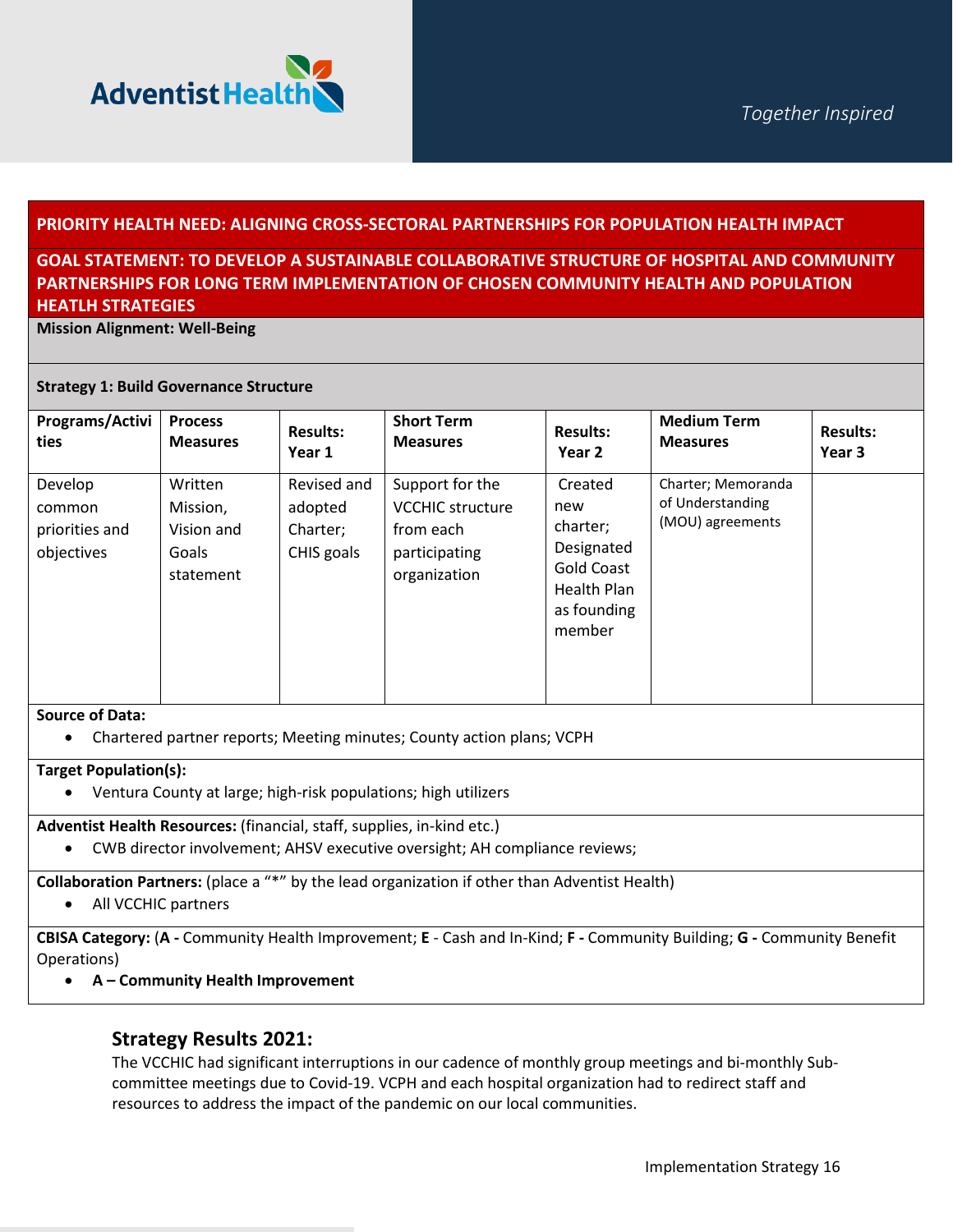

#### **PRIORITY HEALTH NEED: IMPROVE ACCESS TO HEALTH SERVICES**

**GOAL STATEMENT:** To improve access to health servicers by addressing social needs of high risk/high need clients to reduce presentable emergency room and hospital utilization.

#### **Mission Alignment:** Well-being of People

**Strategy 1**: From 2019 to 2022, VCCHIC will build a Community Information Exchange (CIE) which can be adopted by participated hospitals and other community-based organization to increase intra- and inter-agency referrals and tracking of high risk/high need clients.

| <b>Programs</b><br>/Activities                                                                  | <b>Process Measures</b>                                                                        | <b>Results:</b><br>Year 1                                                                    | <b>Short Term</b><br><b>Measures</b>                                                                                   | <b>Results:</b><br>Year 2                                                                                                       | <b>Medium Term</b><br><b>Measures</b>                                                                          | <b>Results:</b><br>Year 3 |
|-------------------------------------------------------------------------------------------------|------------------------------------------------------------------------------------------------|----------------------------------------------------------------------------------------------|------------------------------------------------------------------------------------------------------------------------|---------------------------------------------------------------------------------------------------------------------------------|----------------------------------------------------------------------------------------------------------------|---------------------------|
| Identify<br>non-<br>traditional<br>partners<br>through<br>assets<br>mapping<br>and<br>exercises | Number of partners;<br>number of<br>populations covered;<br>number of census<br>tracts covered | Participated<br>in numerous<br>demonstrati<br>ons of<br>UniteUs;<br>Exploring<br>211 options | Curate interested<br>and committed<br>partners; Create<br>governance for CIE;<br>Complete<br>partnership<br>agreements | Initial<br>Funding<br>secured;<br>Technology<br>advisor<br>hired;<br>Evaluation<br>task force<br>created;<br>Governing<br>Board | Governance structure<br>finalized; funding<br>sources identified;<br>platform selected;<br>contracts completed |                           |
| <b>Target Population(s):</b>                                                                    |                                                                                                |                                                                                              |                                                                                                                        |                                                                                                                                 |                                                                                                                |                           |

• **Ventura County at large; at-risk populations; high utilizers** 

**Adventist Health Resources:** (financial, staff, supplies, in-kind etc.) AHSV CWB director time; AHSV executive and compliance time and reviews; AH oversight

**Collaboration Partners:** (place a "\*" by the lead organization if other than Adventist Health)

• All VCCHIC partners; non-chartered and non-traditional care partners

**CBISA Category:** (**A -** Community Health Improvement; **E** - Cash and In-Kind; **F -** Community Building; **G -** Community Benefit Operations)

• **A- Community Health Improvement**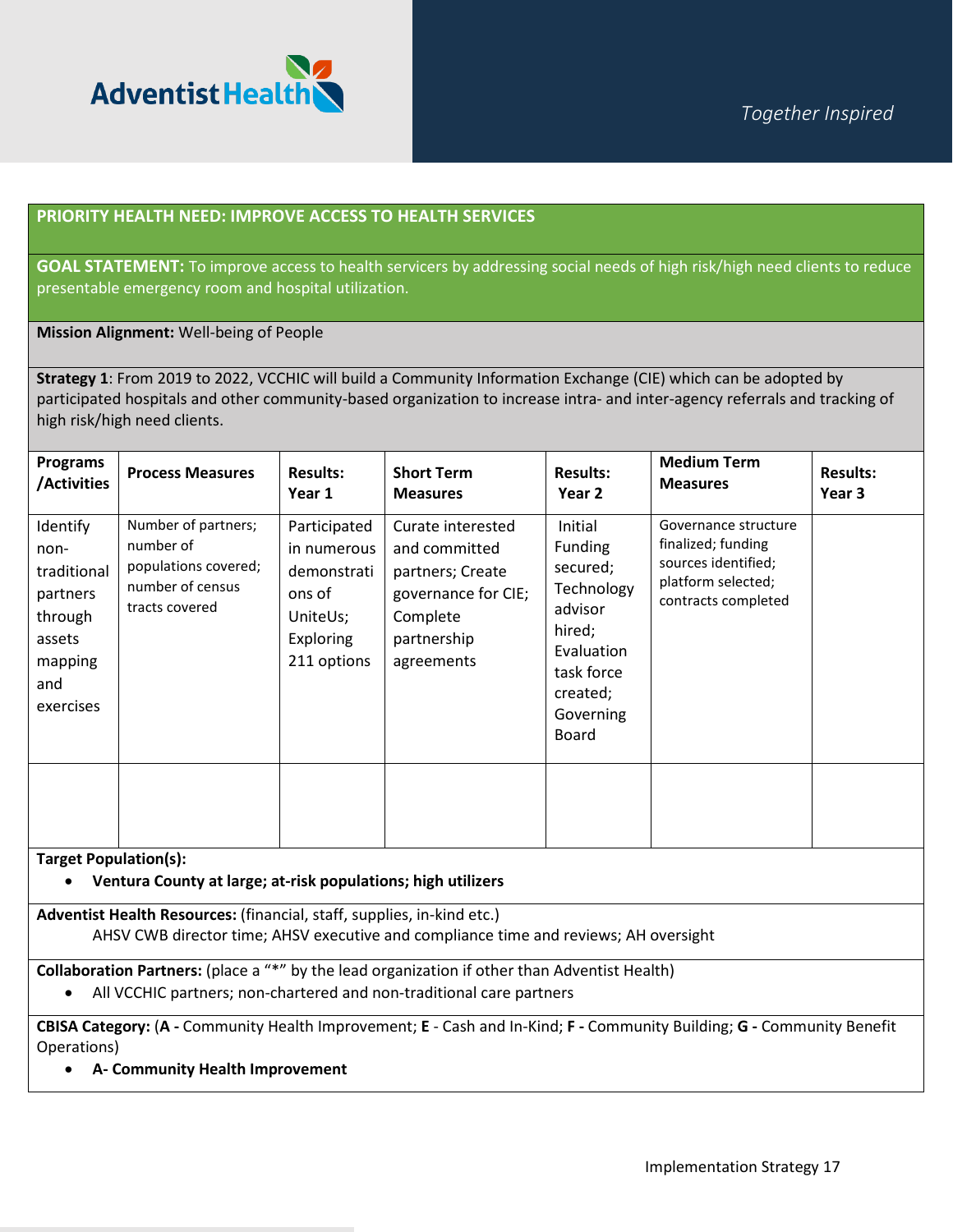

## **Strategy Results 2021:**

Though delayed by impact of the pandemic, the VCCHIC was able to convene multiple virtual meetings in Q3 and Q4 of 2020 to evaluate the functionality of UniteUs as a CIE platform. The collaborative made significant progress in 2021:

- **Established charter for membership of Ventura County Community Information Exchange board**
- **Established bylaws**
- **EXECUTED Secured over 4 million dollars in start up funding**
- Hired technology assessment consultant
- **Interviewed a variety of CIE leaders from countys and cities across the United States**
- **Established technology committee**
- **Established governance committee**
- **Established CBO outreach planning team**

The collaborative has escalated this project due to a funding opportunity and expect to make significant progress in 2022.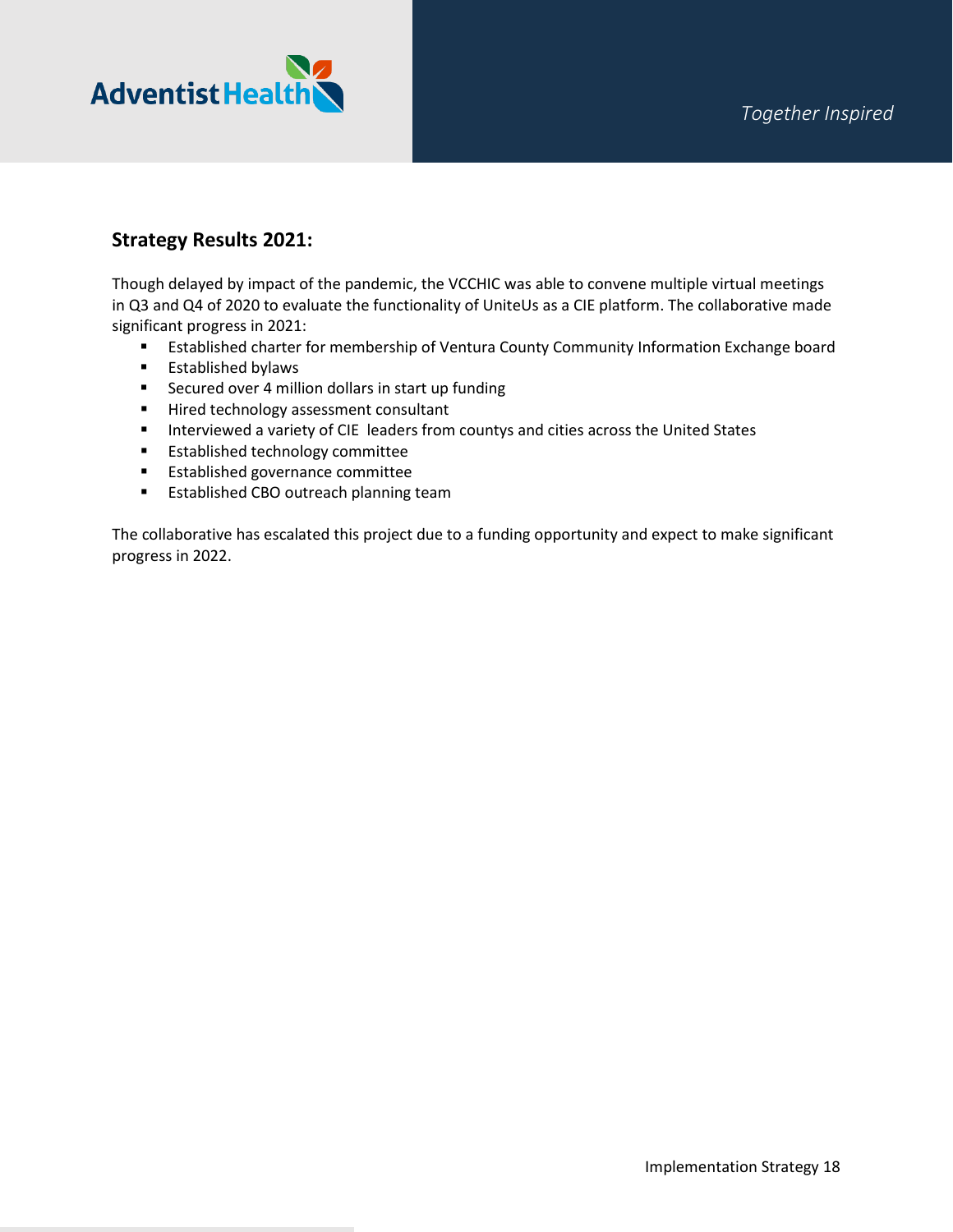

#### **PRIORITY HEALTH NEED: ADDRESS SOCIAL NEEDS THROUGH A FOOD ACCESS INTERVENTION**

#### **GOAL STATEMENT: To address food insecurity and reduce hospitalizations and health care costs in medically-complex populations by increasing asccess to appropriate nutrition.**

**Mission Alignment**: Well-being of People

**Strategy 1: From 2019 to 2022, the VCCHIC will reduce food insecurity by 2% from baseline (pre-Covid 19 data) by screening for food insecurity at provider practices and hospitals and referring high need/high risk clients to food and nutrition access programs, resources and professionals.**

| Programs/<br><b>Activities</b>                                                       | <b>Process Measures</b>                                                  | <b>Results:</b><br>Year 1                                                                                              | <b>Short Term</b><br><b>Measures</b>                                                                                                                 | <b>Results:</b><br>Year <sub>2</sub>                    | <b>Medium Term</b><br><b>Measures</b>                                                                     | <b>Results:</b><br>Year 3 |
|--------------------------------------------------------------------------------------|--------------------------------------------------------------------------|------------------------------------------------------------------------------------------------------------------------|------------------------------------------------------------------------------------------------------------------------------------------------------|---------------------------------------------------------|-----------------------------------------------------------------------------------------------------------|---------------------------|
| Select a<br>uniform<br>screening<br>tool                                             | Number of food<br>insecure clients<br>identified; Number of<br>referrals | <b>Hunger Vital</b><br>Signs<br>screening<br>tool<br>selected                                                          | Reduced stigma,<br>increased<br>connections to food<br>resources                                                                                     | Integration<br>of screening<br>tool into CIE<br>project | Reduced stigma,<br>Increased connectivity<br>to food and nutrition<br>resources and<br>education services |                           |
| Develop<br><b>Business</b><br>Agreement<br>s with food<br>access<br>organizatio<br>n | Number of identified<br>partners and<br>agreements<br>executed;          | Food<br>distribution<br>organization<br>listed;<br>schedule of<br>COVID-19<br>response<br>drive<br>through<br>pantries | Number of<br>partnerships signed<br>on to the referral<br>resources website<br>and collateral<br>pieces; Number of<br>participating<br>organizations | In progress                                             | Closed loop referrals<br>and outcomes                                                                     |                           |
| <b>Source of Data:</b><br><b>VCCHIC partners</b>                                     |                                                                          |                                                                                                                        |                                                                                                                                                      |                                                         |                                                                                                           |                           |

#### **Target Population(s):**

• **Ventura County at large; high-risk populations; high-utilizers**

**Adventist Health Resources:** (financial, staff, supplies, in-kind etc.)

• AHSV CWB director time; AHSV clinical workflow; AHSV education

**Collaboration Partners:** (place a "\*" by the lead organization if other than Adventist Health)

•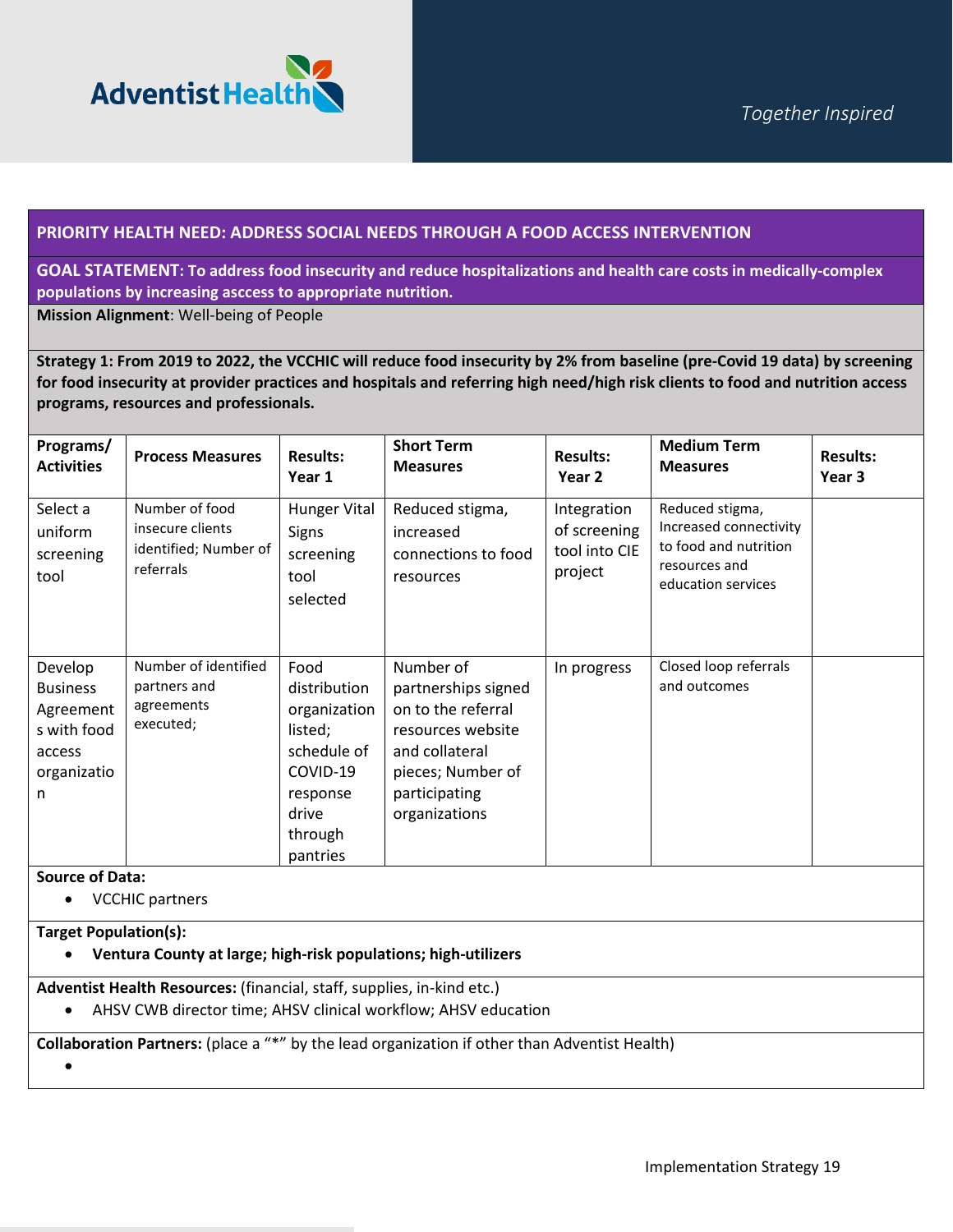

**CBISA Category:** (**A -** Community Health Improvement; **E** - Cash and In-Kind; **F -** Community Building; **G -** Community Benefit Operations)

• Community Health Improvement

## **Strategy Results 2021:**

This portion of our CHIS is delayed due to Covid-19 but we made progress on the selection of the screening tool and will address our need to adjust our metrics to include the new landscape and data points after Covid-19. We anticipate building this into our CIE project as it is built and deployed.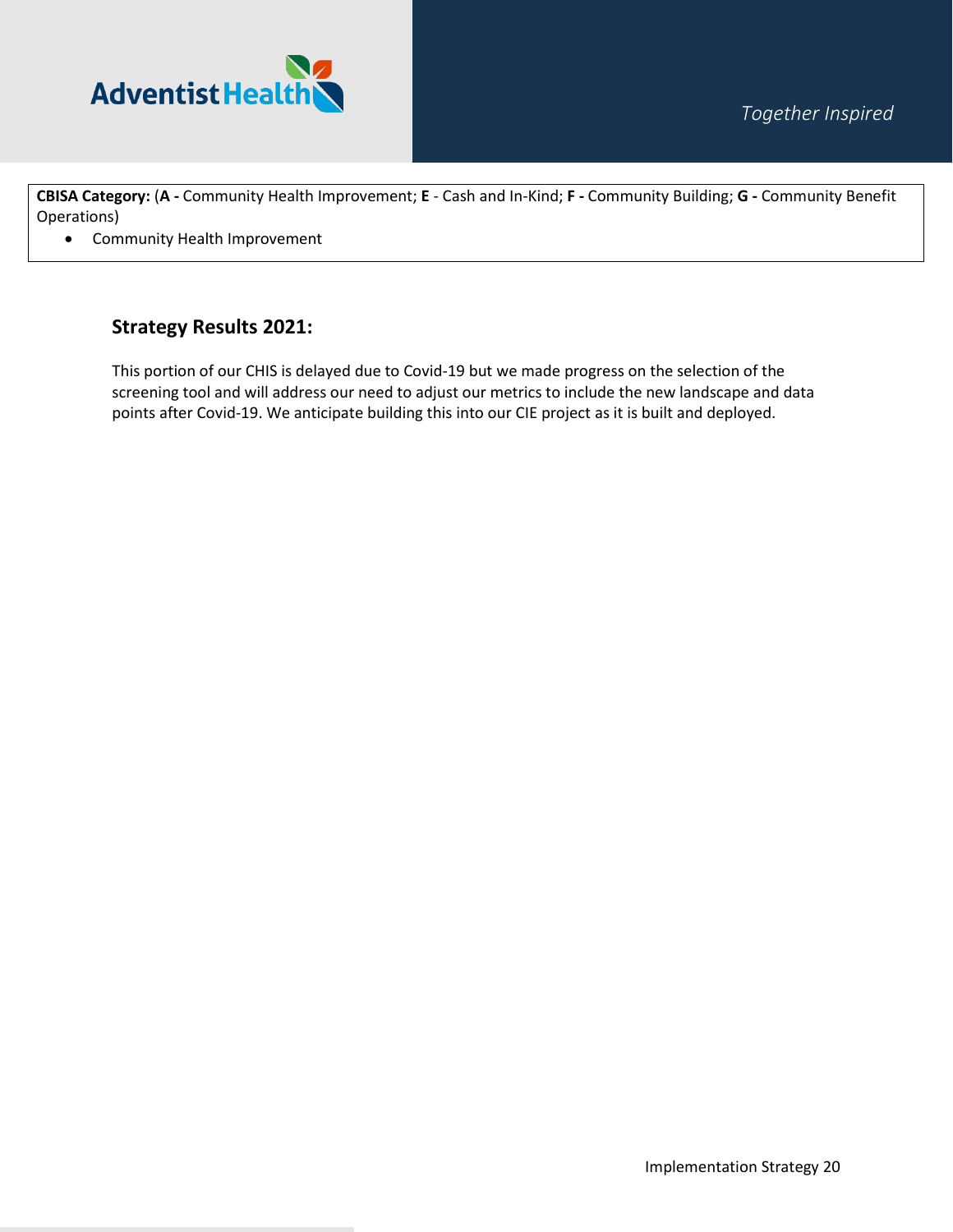

#### **PRIORITY HEALTH NEED: IMPROVE THE HEALTH AND WELLBING OF OLDER ADULTS**

#### **GOAL STATEMENT: TO IMPLEMENT A MULTIPLE HOSPITAL-BASED INTERVENTION WITH THE ASSISTANCE OF CBOS THAT WILL ESTABLISH A CONTINUUM OF CARE AND REDUCE READMISSIONS FOR HIGH-RISK MEDICARE BENEFICIARIES**

#### **Mission Alignment: Well-being of People**

**Strategy 1:** From 2019-2022, VCCHIC will implement a Community Based Care Transition Program per Section 3026 of the Affordable Care Acto to support medically fragile 65+ year old adults and their caregiver after an acute care hospitalization to reduce hospital re-admissions and improve the provision of value-based services.

| Programs/A<br>ctivities                | <b>Process Measures</b>          | <b>Results:</b><br>Year 1                                                                                         | <b>Short Term</b><br><b>Measures</b>                                                                                                    | <b>Results:</b><br>Year <sub>2</sub>                                                                                                      | <b>Medium Term</b><br><b>Measures</b>                                                                                                                                | <b>Results:</b><br>Year 3 |
|----------------------------------------|----------------------------------|-------------------------------------------------------------------------------------------------------------------|-----------------------------------------------------------------------------------------------------------------------------------------|-------------------------------------------------------------------------------------------------------------------------------------------|----------------------------------------------------------------------------------------------------------------------------------------------------------------------|---------------------------|
| Caregiver<br>and Patient<br>Navigation | Caregiver<br>Assessments         | Number of<br>caregivers<br>contacted<br>by<br>navigator.<br>Number of<br>caregivers<br>enrolled in<br>the program | Increased<br>confidence and<br>score on Zarit<br>Burden Scale;<br>Improve care<br>outcomes for<br>patient                               | Participants<br>saw<br>reduction in<br>readmission<br>s; Mid-pilot<br>report<br>published;<br>Sustainabilit<br>y committee<br>Established | Caregiver<br>integration into care<br>continuum;<br>caregivers equipped<br>for medically<br>complex care in the<br>home; reduction in<br>hospital<br>overutilization |                           |
| Caregiver<br>Support<br>Program        | Community<br>partners identified | Creation of<br>network of<br>community<br>partners                                                                | Develop feedback<br>loop for completed<br>referrals; create<br>committee for<br>managing program<br>creation, alignment<br>and outcomes | Established<br>growth plan<br>to move the<br>program to<br>the<br>community                                                               | Caregiver Navigator<br>Program Database                                                                                                                              |                           |

**Source of Data:** 

**Partner hospitals navigation programs; CSUCI validator; Zarit Burden Scale survey results; other measures** 

**Target Population(s):** Medicare; High-risk caregiver burnout candidates

**Adventist Health Resources:** (financial, staff, supplies, in-kind etc.)

AHSV CWB director time; Caregiver support program staff; education materials; enrollment supplies; caregiver gifts; funding of Powerful Tools for Caregivers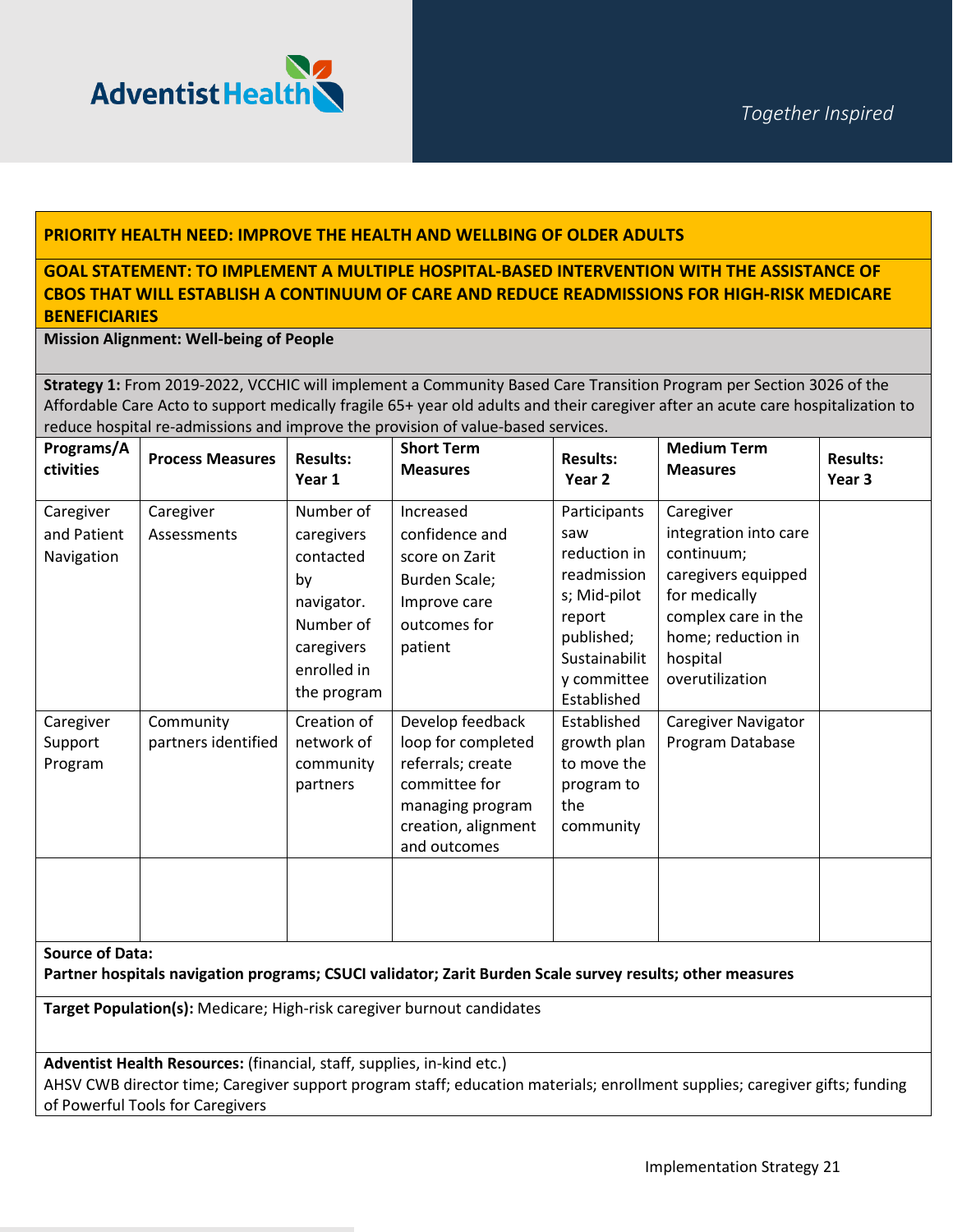

**Collaboration Partners:** (place a "\*" by the lead organization if other than Adventist Health) VCCHIC; HASC; VCCF; Dignity St. John's; Community Memorial Health System; California State University Channel Islands

**CBISA Category:** (**A -** Community Health Improvement; **E** - Cash and In-Kind; **F -** Community Building; **G -** Community Benefit Operations)

#### • **A – Community Health Improvement**

## **Strategy Results 2021:**

AHSV hired a care transition's nurse to build the care transitions team that includes the caregiver support navigator. AHSV has three staff who share the work of navigating caregivers and connecting them with appropriate resources. The program was severely impacted when Covid-19 caused the hospital to restrict all visitation and eliminate any non-clinically necessary in person visits with care management and care navigators. The dramatic impact of our response to the pandemic has delayed our program but we created a new workplan for 2022 with adjusted metrics based on the impact of the pandemic. This program is more needed than ever.